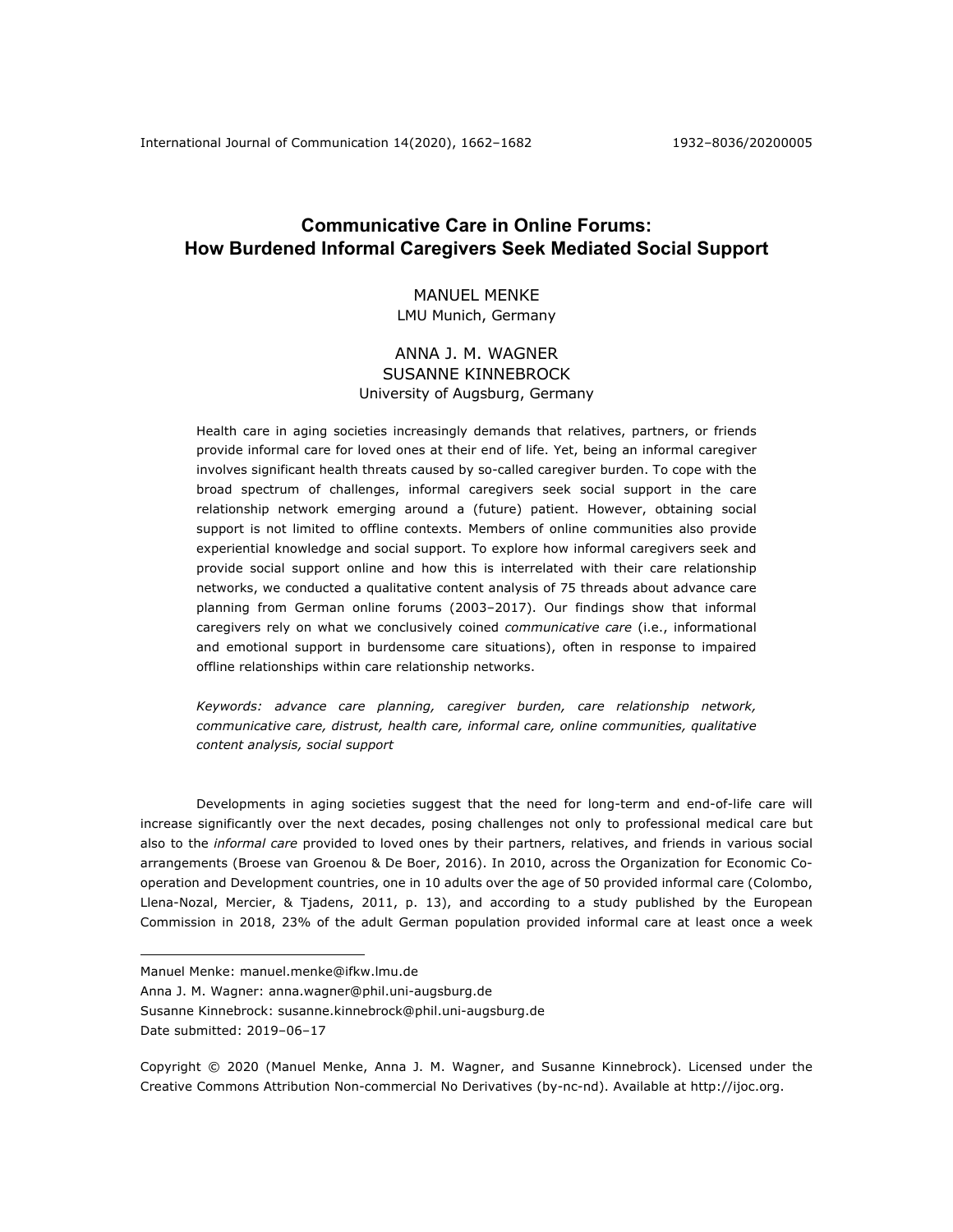(Zigante, 2018, p. 19). However, the need for informal care as a supplement or even substitute for professional care will continue to increase because of longer life expectancies, life-prolonging medical treatments, and elderly illnesses, such as dementia (Conrad, 2005; Hiel et al., 2015). As the World Health Organization (2012) estimates, the number of patients with dementia alone will almost triple worldwide to 152 million by the year 2050. The same trend applies to Germany, where the number of patients with dementia, currently 1.7 million, will grow to approximately 3 million in 2050 (Sütterlin, Hoßmann, & Klingholz, 2011).

But dementia is not the only reason patients might rely on informal care. Currently, approximately 4.7 million people in Germany require care, and toward this end, 6.9% of German adults (4–5 million) substitute for professional care by acting as informal caregivers, two thirds of whom assume this role two or more hours per day (Wetzstein, Rommel, & Lange, 2016, pp. 3–4). In the German health system, informal care constitutes unpaid work, and it can thereby serve as financial relief for a health system under economic pressure. In other words: "The legislator makes the fundamental assumption here that care is provided by family and friends on a voluntary basis" (Wetzstein et al., 2016, p. 2).

# **The Experience of Caregiver Burden**

Aside from its problematic economic implications, the mostly unpaid work of informal caregivers can affect their health and well-being, especially for women, who are responsible for providing two thirds of informal care. One half of those who provide at least two hours of care per day report that because of their care duties, their general state of health is "not good," and that their own everyday activities are limited or adversely impacted. In addition, approximately 20% of these caregivers report feeling severely mentally stressed (Wetzstein et al., 2016, p. 6).

These data illustrate that extensive informal care becomes eminently life-altering for all involved when patients lose their physical or mental autonomy. A major problem is that informal caregivers usually "do not have any formal training, nor do they have the skills or necessary experience to handle such an endeavor" (Alpert & Womble, 2015, p. 714). Even though gratifying experiences have been reported, the most common concept in the literature is that of *caregiver burden*, that is, mental and physical exhaustion and health problems caused by giving lay care (Bauer & Sousa-Poza, 2015; Hayes, Hawthorne, Farhall, O'Hanlon, & Harvey, 2015; Penning & Wu, 2016). Research shows that informal care can lead to social isolation and often has a negative impact on the caregiver's quality of life (Hayes et al., 2015). Most informal care experiences are characterized by mental, physical, and financial strains, moral and social conflicts, and decision-making dilemmas, which render becoming an informal caregiver not only a burdensome responsibility, but actually a health threat (Adelman, Tmanova, Delgado, Dion, & Lachs, 2014; Bastawrous, 2013; Carretero, Garcés, Ródenas, & Sanjosé, 2009).

Those distressing facets demonstrate that informal caregivers not only provide care, but are often themselves in need of care. Caregiving is mainly regarded as a mental health threat comprising emotional stress, exhaustion, and depression, which at the same time correlates with less time for sleep and exercise (Alpert & Womble, 2015; Penning & Wu, 2016). Hence, being a reliable provider of informal care is as much about maintaining the caregiver's health as it is about the care receiver's health outcomes. The problem is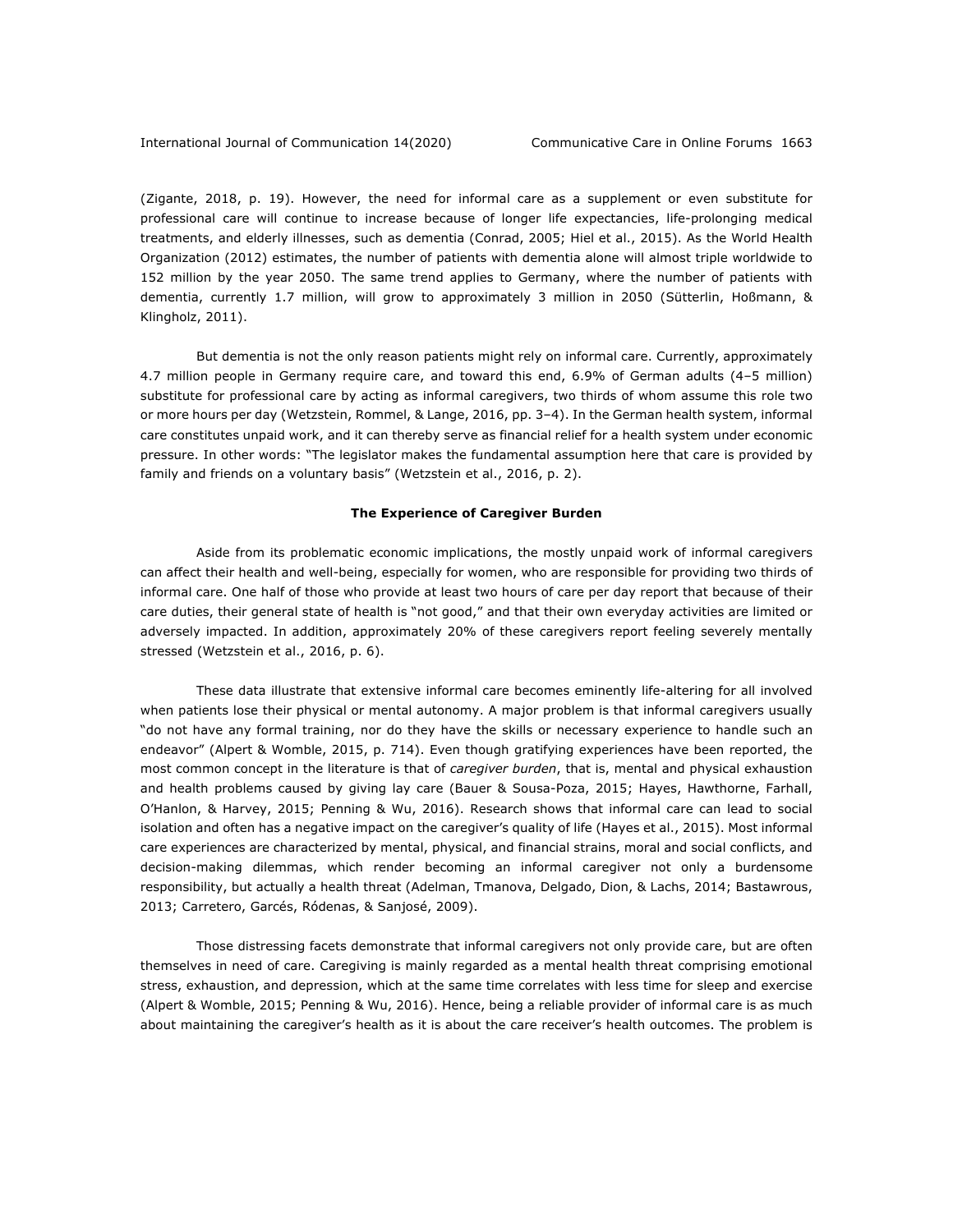that informal caregivers are often reluctant to disclose their caregiving burden to health professionals. When German informal caregivers were asked about their motives for providing care, 92.6% emphasized their emotional bond with the patient, and 85.8% stressed their sense of duty (Eurofamcare Consortium, 2006, p. 136). These responses indicate that the motives of these informal caregivers intersect, creating an emotional obligation that represents the social norm of solidarity (Broese van Groenou & De Boer, 2016, p. 276). However, this norm cultivates the misconception that the concerns and distress of caregivers must be endured in silence and should not be considered before the needs of the care receivers (Ramirez, Addington-Hall, & Richards, 1998, p. 209).

Informal care and caregiver burden have thus far received little attention in health communication. One of the few comprehensive studies that have taken a health communication approach was recently published by Jeong, Kim, and Chon (2018). In their literature review, the authors conclude that "there is a lack of research examining how caregivers cope with this situation in their daily life" (p. 5), especially with regard to the use of various communication channels, including cyberspace. In a survey of 104 participants from South Korea, the active information-seeking behaviors of informal caregivers and their effect on coping outcomes were investigated. The results underline the importance of what the authors coined *cybercoping*, showing that "caregivers' active information-seeking behavior in cyberspace is essential for the process of dealing with their patients' health problems," while forwarding information to others by posting comments and sharing personal experiences "is also essential for the process of managing emotional and psychological issues of caregivers through online social support" (Jeong et al., 2018, p. 11).

Before we go into detail on the health benefits that online social support might offer, we further outline the social arrangements in which informal caregivers coordinate their care.

#### **Embedment in Care Relationship Networks**

We now theorize a specific constellation in which many informal caregivers find themselves. Therefore, we situate informal caregivers in what we coin *care relationship networks* (CRNs). Such networks consist of numerous lay, as well as professional, actors and their relationships for the purpose of providing care to a care receiver. In line with Gottlieb and Bergen (2010), we argue that it is essential to acknowledge this social arrangement to apply a "sensitive and comprehensive inquiry into social support" (p. 512). Our CRN concept is grounded in the premise of "relationship-centered care," which is built on four principles developed by Beach, Inui, and the Relationship-Centered Care Research Network (2006, p. 3): (1) Relationships in health care ought to include the personhood of the participants; (2) affect and emotion are important components of these relationships; (3) all health care relationships occur in the context of reciprocal influence; and (4) the formation and maintenance of genuine relationships in health care are morally valuable.

Against this backdrop, we argue that relationship-centered care primarily comprises the communication between the actors in a CRN, such as the patient, informal caregivers, and health or legal professionals. Consequently, care is not limited to medical care for the patient, but can also include caring communication between all actors who need social support and around whom their own CRNs form that become active when required (see Figure 1).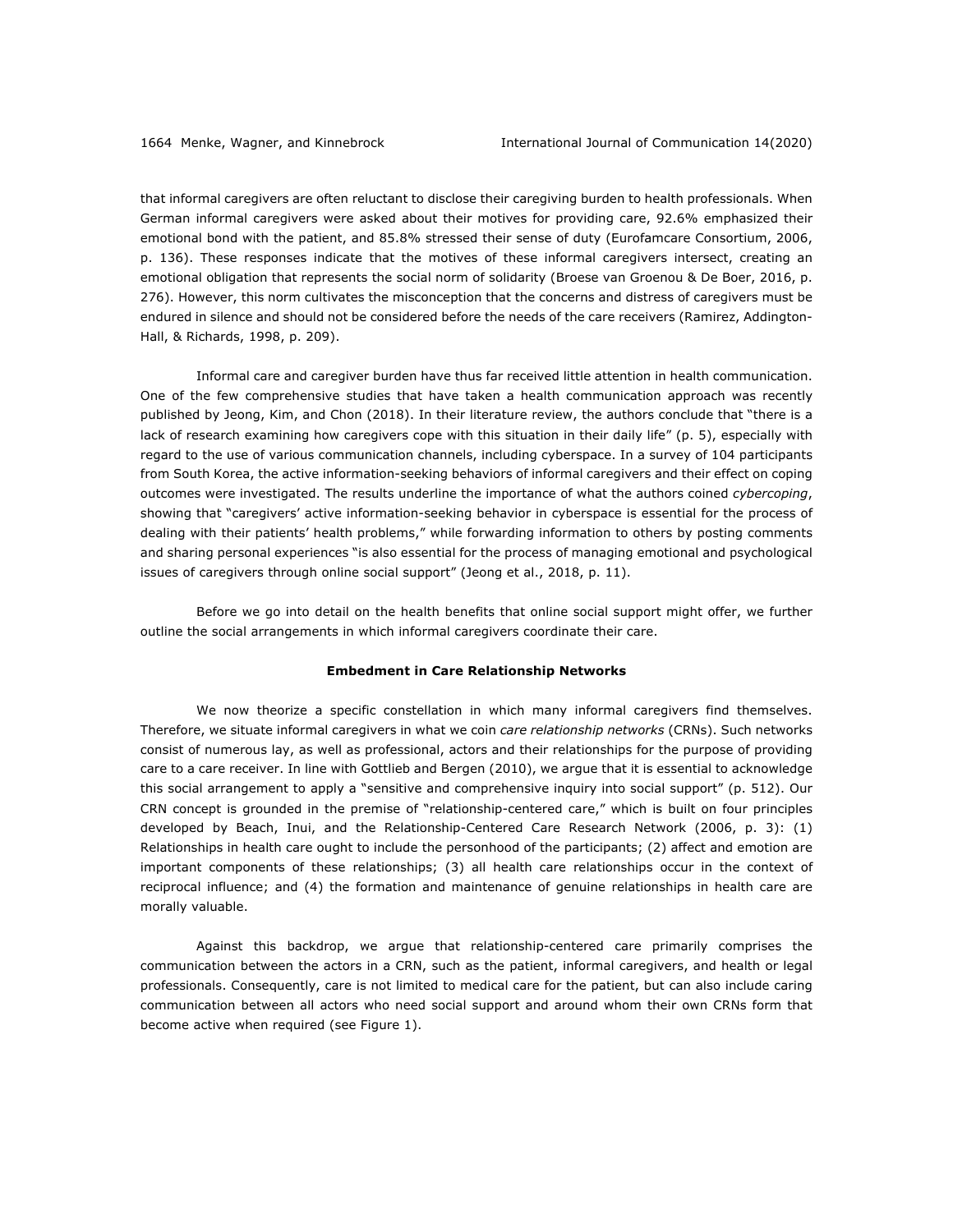

*Figure 1. Theoretical illustration of CRNs.*

Hence, to study the challenges informal caregivers face, it is important to empirically identify their ties to, and their communication with, other actors in the network, as well as the quality of their relationships. This shift in perspective acknowledges that care is not something directed only at the patient, but that often-overlooked actors, such as informal caregivers, can also become recipients of care when needing support.

# **The Context of Advance Care Planning**

These outlined CRNs rarely form spontaneously but rather evolve throughout the process of planning ahead or in the course of a recently diagnosed illness. One scenario in which CRNs form and are negotiated is during *advance care planning* (ACP), which is "the process whereby patients, in consultation with healthcare professionals, family members and other loved ones, make individual decisions about their future healthcare, to prepare for future medical treatment decisions" (Houben, Spruit, Groenen, Wouters, & Janssen, 2014, p. 1). In many countries, including Germany, ACP documents, such as advance directives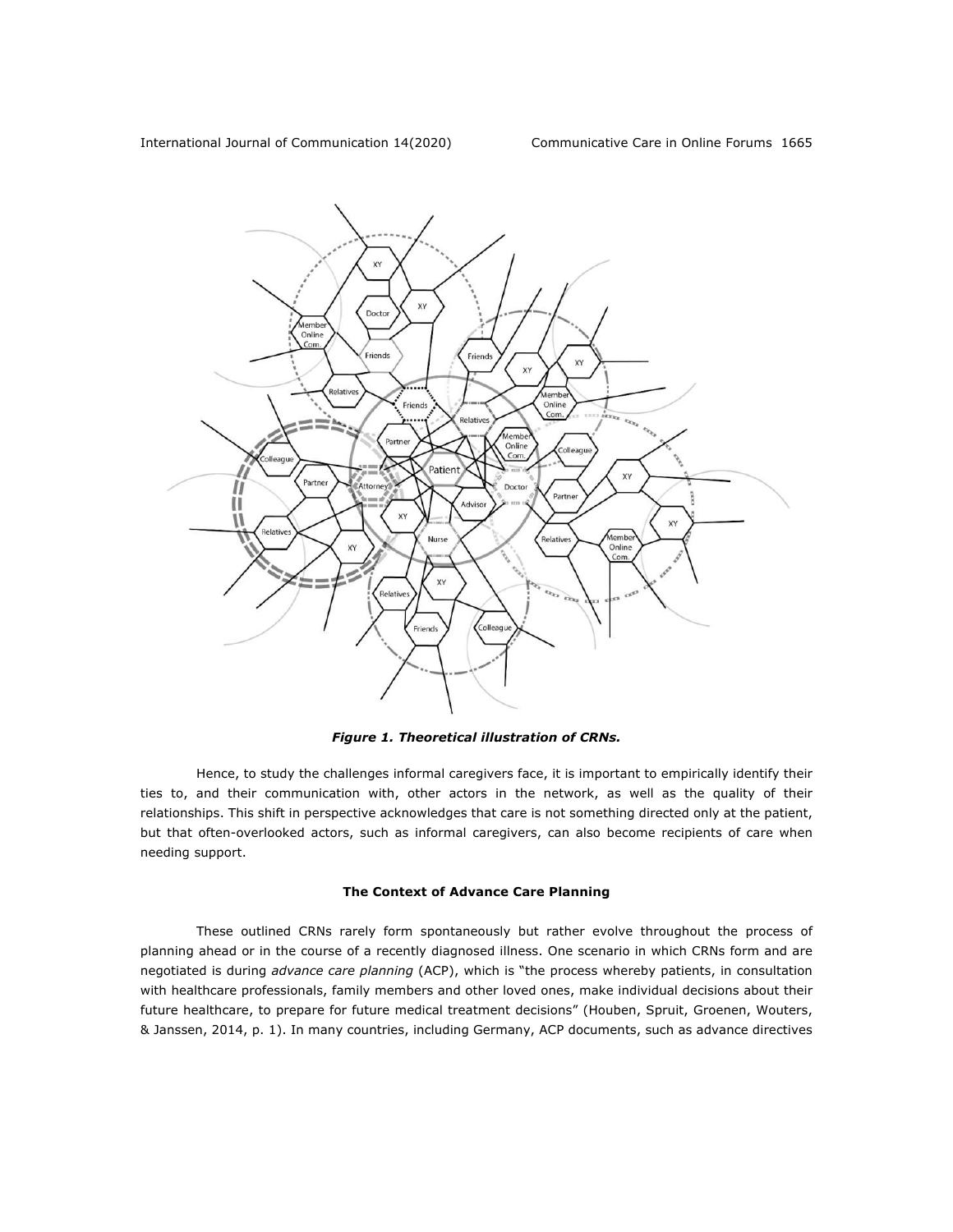or health care proxies, have been introduced into the health system so that care receivers can formulate their own will or wishes in advance to prevent ethical and practical conflicts in future medical decision making (Simon, 2014). However, ACP is not limited to filing legal documents but describes the process of communicatively determining the care receiver's will. Therefore, certain roles and tasks are assigned to specific actors, who consequently constitute a CRN (Houben et al., 2014, pp. 1-2).

Once the patient enters the anticipated medical state, the CRN acts on the verbal and formal agreements established during ACP. Here, the respective actors perform the predefined roles, such as that of informal caregiver, preferably in accordance with all other CRN members. Even though each actor might have different responsibilities, objectives, and health care assessments, they are nonetheless all connected to the task of caring for a patient's needs, around which they organize their actions (Beach et al., 2006; Romer & Hammes, 2004).

The problem is that many patients do not engage in ACP at all or only when their health condition is expected to worsen in the foreseeable future. One key indicator is the slow spread of advance directives. Even though an upward trend is evident, a representative survey from 2017 showed that 57% of Germans did not have an advance directive, and that only 32% of those had thought about preparing one in the future. Even more problematic is that 23% were not even planning to prepare an advance directive, and 8% had never even heard of its existence (Deutscher Hospiz- und PalliativVerband e.V., 2017). As Brauer (2017) points out, the major reason for not engaging in ACP is that topics of death and illness are typically not discussed in everyday life so long as individuals and their social circles are fairly healthy. This usually changes when one or one's loved ones face an existential health crisis that motivates the establishment of an advance directive. Hence, advance directives are "embedded in discourses of fear and notions of pain" (Brauer, 2017, p. 5), which makes engaging in ACP a challenging task at any stage of life.

In the course of ACP, there are several potential reasons for caregiver burden: In case arrangements and documents are set up, potentially burdensome ethical and emotional decisions with loved ones about care responsibilities and the limits of care and medical treatments have to be discussed. Once a patient actually experiences the loss of autonomy, two common—yet not exclusive—subsequent scenarios often occur: (1) Either informal caregivers try to realize the arrangement and care tasks agreed on during the ACP and experience this as burdensome or (2) a loved one that suddenly became a patient never engaged in ACP, which means that the CRN emerges rather spontaneously depending on the circumstances and without the patient's documented will. Besides demanding care tasks, informal caregivers are then confronted with the uncertainty of decision making without knowing the patient's will. In these scenarios, online forums about ACP can become an access point for informal caregivers who seek social support to cope with caregiver burden apart from their offline CRN.

#### **(Dis)trust in Care Relationships**

Why, however, would an informal caregiver turn to online social support? One reason might be conflicts and distrust in offline CRNs. Trust is essential to the establishment and development of care relationships in CRNs because, as Hall, Dugan, Zheng, and Mishra (2001) put it, trust is "inseparable from *vulnerability*, in that there is no need for trust in the absence of vulnerability" (p. 615). Consequently, trust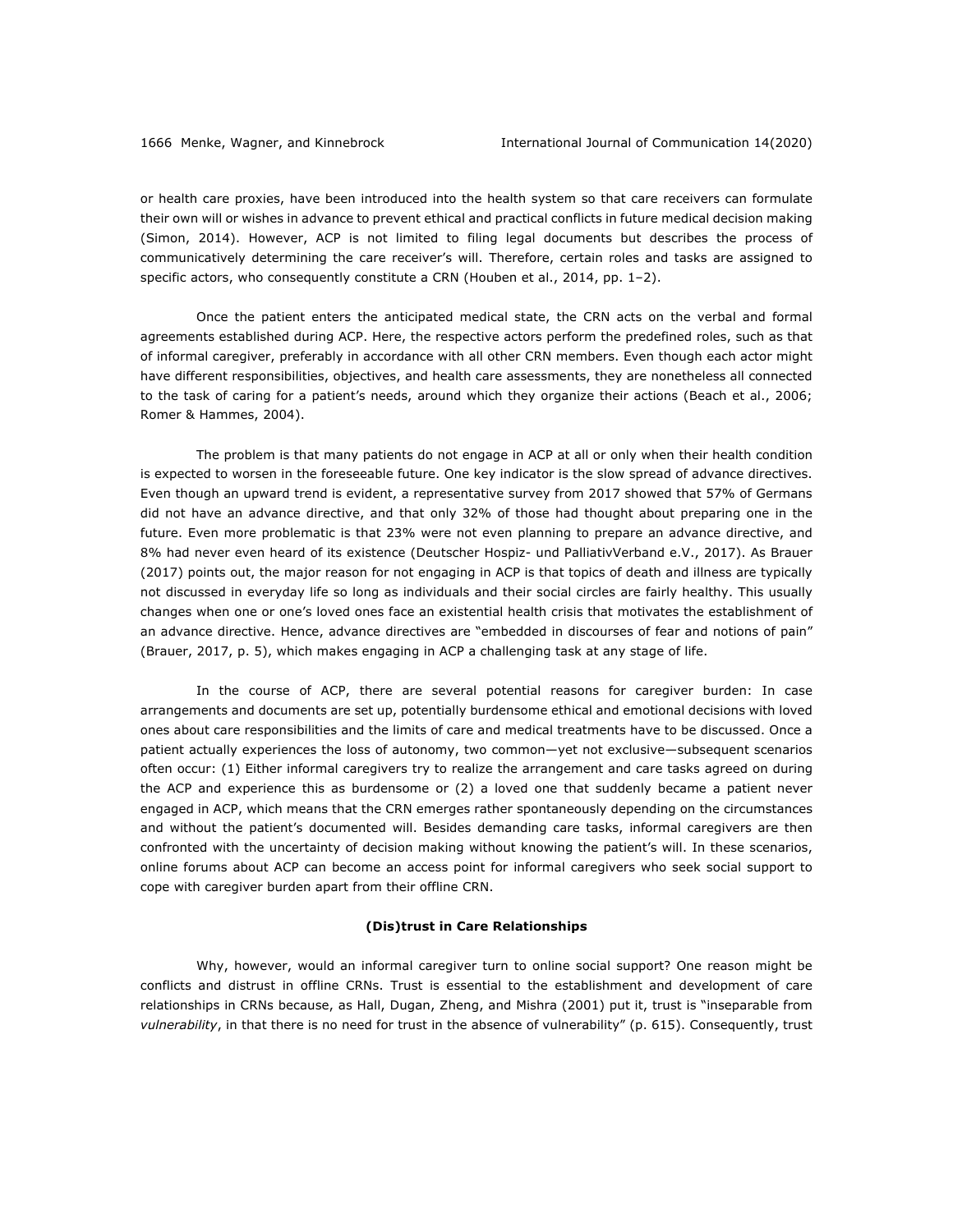is pivotal to CRNs, as they are particularly concerned with vulnerability resulting from a high degree of (anticipated) dependency in asymmetrical end-of-life relationships (Rowe & Calnan, 2006).

We follow an understanding of trust that highlights the importance of relationality and emotional bonds (Fan, Lederman, Smith, & Shanton, 2014, p. 534) and applied it to our conception of CRNs. This allowed us to emphasize that communication aimed at facilitating good care depends on and, at the same time, requires trust as a vital element for creating and maintaining functioning CRNs. A convincing concept of trust based on this notion is presented by Carnevale and Wechsler (1992), who identified the following main features:

Faith or confidence in the intentions or actions of a person or group, the expectation of ethical, fair, and nonthreatening behavior, and concern for the rights of others in exchange relationships. Trust also involves a willingness to place oneself in some jeopardy, to risk vulnerability, to take the chance that one's dependency will not be exploited. . . . The development of trust in a relationship is reciprocal, so that individuals respond in kind to the trust or mistrust directed toward them. (p. 473)

In the literature on health care, trust is considered important for many reasons, such as encouraging the use of health care services, facilitating positive health outcomes, cultivating an openness to communicate personal medical information, and reinforcing a general commitment to maintaining care relationships (Gilson, 2006, p. 361; Hall et al., 2001, p. 630). Communication is not only critical to establishing trust, but also allows for the exchange of comfort, support, and intimacy, which together strengthen emotional bonds.

Hence, distrust between informal caregivers and care receivers, physicians, and other members of a CRN affects not only ACP, but also where and to whom one turns to cope with caregiver burden. Distrust may be rooted in one's personal history with the care receiver or in conflicts with other family members regarding decision making or care responsibilities, or one might in general distrust the health care system and health care professionals, causing reluctance to seek professional assistance and instead motivating the search for online social support (Abelson, Miller, & Giacomini, 2009, p. 64; Seale, 2003).

#### **Beneficial Health Communication: Seeking and Providing Social Support Online**

Whereas research on health communication among informal caregivers is scarce, literature and data on the role of online communication in coping with health-related issues are abundant. From early on, *social support* as a concept has been divided into different subcategories with various qualities. The two main subcategories are *informational* and *emotional support*. Under informational support, Cutrona and Suhr (1992, p. 161) include suggestions and advice, the referral to other sources of help, appraisals of the situation, and the provision of detailed information to teach the other how to deal with the problem at hand. Emotional support entails stressing the importance of the emotional bond in a care relationship, giving (physical) affection, assuring confidentiality, expressing sympathy for a person's situation, listening to their problems, being empathetic, and encouraging them to provide hope and confidence.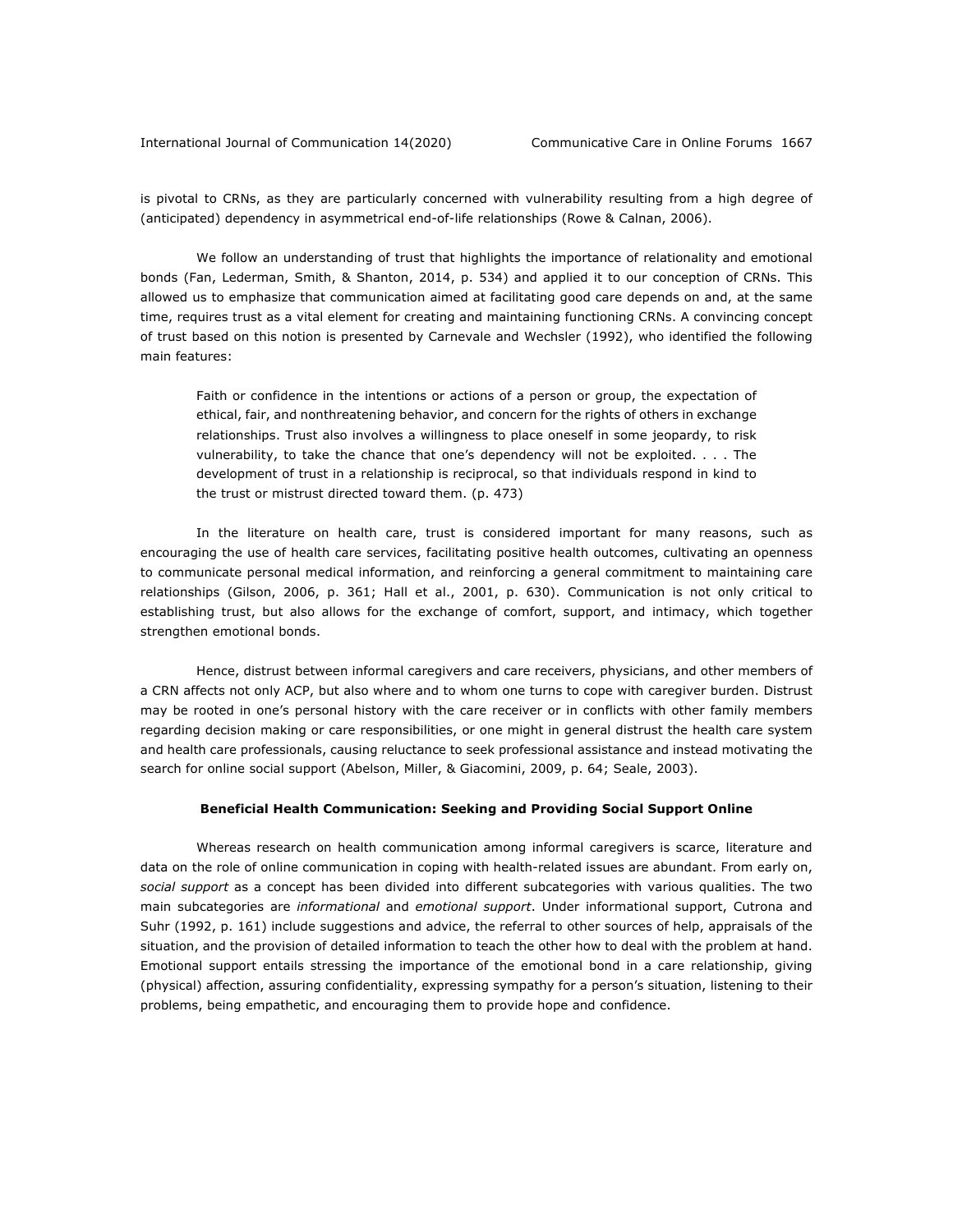The benefits of social support are evident for both mental and physical health (e.g., Cohen & Syme, 1985; Doull, O'Connor, Welch, Tugwell, & Wells, 2017). Studies have found that social support can "reduce psychological distress" and "promote psychological adjustments to chronically stressful conditions" (Taylor, 2011, p. 191), a familiar situation for informal caregivers. Furthermore, Taylor (2011) emphasizes in his broad literature review that, to be beneficial, the social support a social network provides must be "appropriate for meeting the stressor" and must "come from the right person" (p. 194). These results stress that social support is beneficial in many regards, but the question remains: What changes in online environments?

Social media allow access to the experiential knowledge of others, as well as to social support from people with similar health-related experiences that can rarely be obtained from health professionals (Beck, Paskewitz, Anderson, Bourdeaux, & Currie-Mueller, 2017; Braithwaite, Waldron, & Finn, 1999; Tanis, 2008). According to the Pew Research Center's Health Online 2013 survey, 59% of Americans searched for health information online in the past year, 26% of whom read about someone else's health-related experience, and 16% sought out others with the same health concerns (Fox & Duggan, 2013). Such peer-to-peer support is also evident in Germany, as a survey from 2018 revealed that 46% of Germans searched for online health information in the past year, among whom 30% searched for related experiences of others concerning health-related issues, and 16% sought emotional support (Marstedt, 2018, pp. 10–13). As Jeong et al. (2018) show, informal caregivers are among those whose coping mechanisms include seeking information and support in cyberspace.

Following Kim and Grunig (2011), when informal caregivers are faced with a problem they feel they must resolve, they might be motivated to choose online forums for two reasons: First, the benefits outlined by Fan et al. (2014) create the expectation "that information matches their subjective life problems" (Kim & Grunig, 2011, p. 122). Second, for some, online forums provide instrumental and purposeful "heightened communicative activeness" (Kim & Grunig, 2011, p. 124) that is facilitated by the reciprocity of communication inherent to online social support networks and focused on the resolution of problems. One such problem, we would argue, might be caregiver burden.

White and Dorman (2001) found that online social support has unique benefits compared with faceto-face conversations, such as easily locating others who share the same health care-related problems; asynchronous communication, which allows extended response time; anonymity, which permits the discussion of sensitive topics; and universal access at (almost) any time or place, which is particularly important for people with limited mobility or restricted time resources (e.g., informal caregivers with care responsibilities; p. 694). Furthermore, the authors highlight the risks of misinterpreted communication caused by a lack of nonverbal and contextual cues, false information, or unqualified advice from nonprofessional users (White & Dorman, 2001, p. 695). In general, social support is regarded as effective online as offline when it emerges in online communities that discursively establish valued care relationships based on perceived familiarity, similarity, and empathy that create the necessary environment to foster trust among the members (Fan et al., 2014, pp. 539–540). Subsequently, informal caregivers can find social support online because of genuine empathy, firsthand experiential knowledge, and a sense of connectedness, all of which are difficult for health professionals to provide (Fan et al., 2014, p. 532).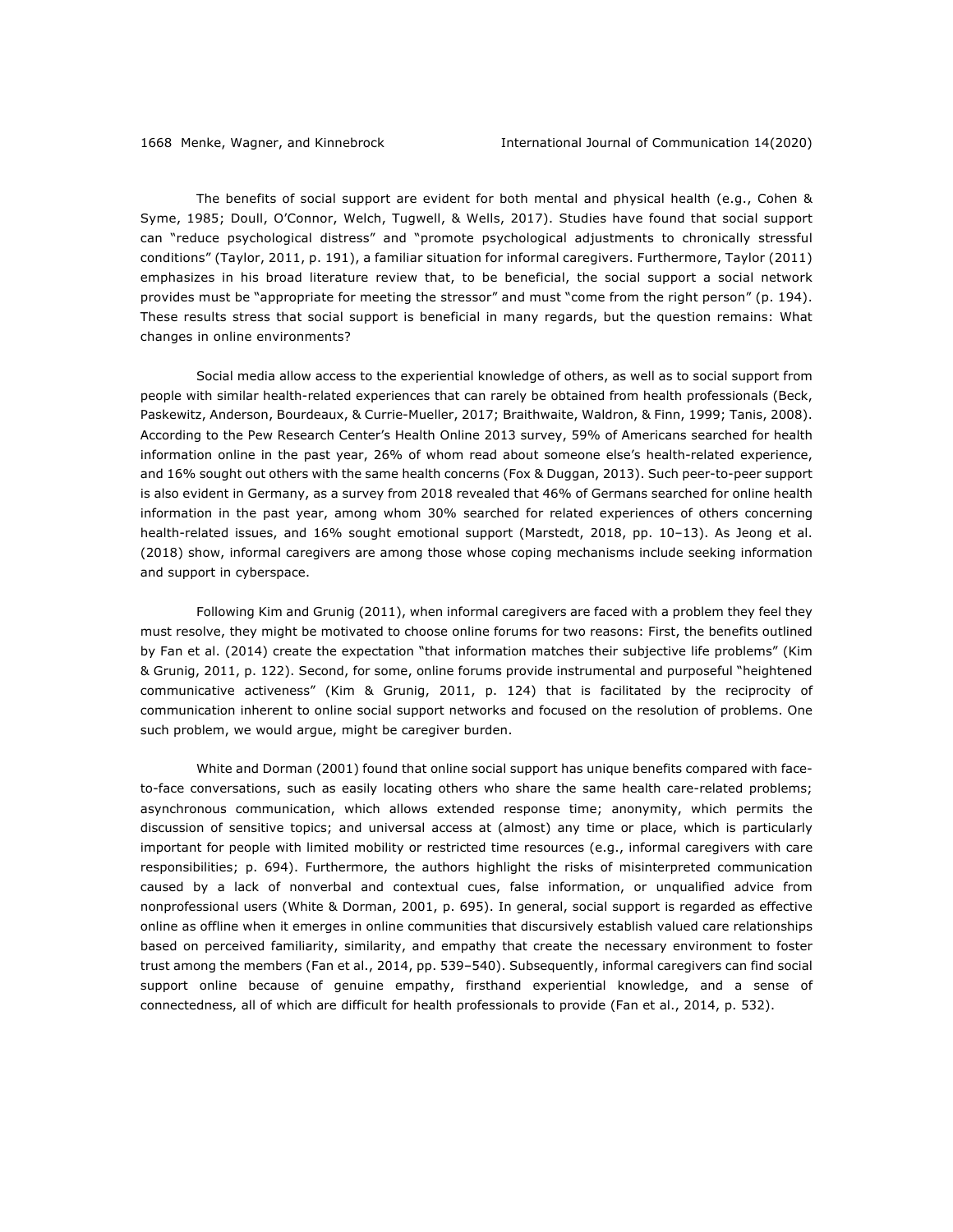Considering our discussion of the foregoing research, a question emerges as to how social support is actually communicated online in the context of ACP, caregiver burden, and the quality of relationships in CRNs.

Consequently, we investigated three research questions in the context of informal caregiving and ACP:

- *RQ1: How do informal caregivers seek and provide informational and emotional support in online communication?*
- *RQ2: What defines relationships established online between informal caregivers seeking social support and those who can provide it?*
- *RQ3: How is seeking social support related to distrust and conflicts in offline care relationships in CRNs?*

#### **Method**

In our study, we aimed to complement the insights generated by Jeong et al. (2018) through survey data by investigating the actual content posted online by informal caregivers. To answer the posed research questions, we conducted a directed qualitative content analysis of comments in 75 threads related to ACP and health care documents from seven German online forums in which informal caregivers share their experiences of planning and carrying out informal care as well as disclose the challenges they confront regarding care tasks and relationship conflicts in the CRN. As Hsieh and Shannon (2005, pp. 1281–1283) stress, a directed qualitative content analysis mainly draws from preceding theories and research on a given topic to develop a coding scheme and answer research questions. Such a qualitative approach does not aim to quantify the research material by deploying statistical analysis, but instead seeks to interpret essential and typical themes or patterns in order to understand relationships between phenomena and the contexts in which they manifest, such as the nexus of caregiver burden, CRNs, ACP, and online social support (Hsieh & Shannon, 2005, p. 1278). Hence, the aim of qualitative research (i.e., our analysis) is not representativity but generalizability.

#### *Sampling Strategy*

For our study, we selected online forums that included threads related to ACP. As we have outlined in detail, ACP is a process that allows one to understand the constitution of CRNs as well as the challenges that informal caregivers face once they are confronted with care tasks at a care receiver's end of life. During end-of-life care, informal caregivers experience extremely challenging mental and physical circumstances that might culminate in caregiver burden. These aspects make ACP a sufficient thematic context for our research regarding online social support.

The sample was drawn in three steps to identify the most relevant online forums for ACP discussions (see Figure 2 for details).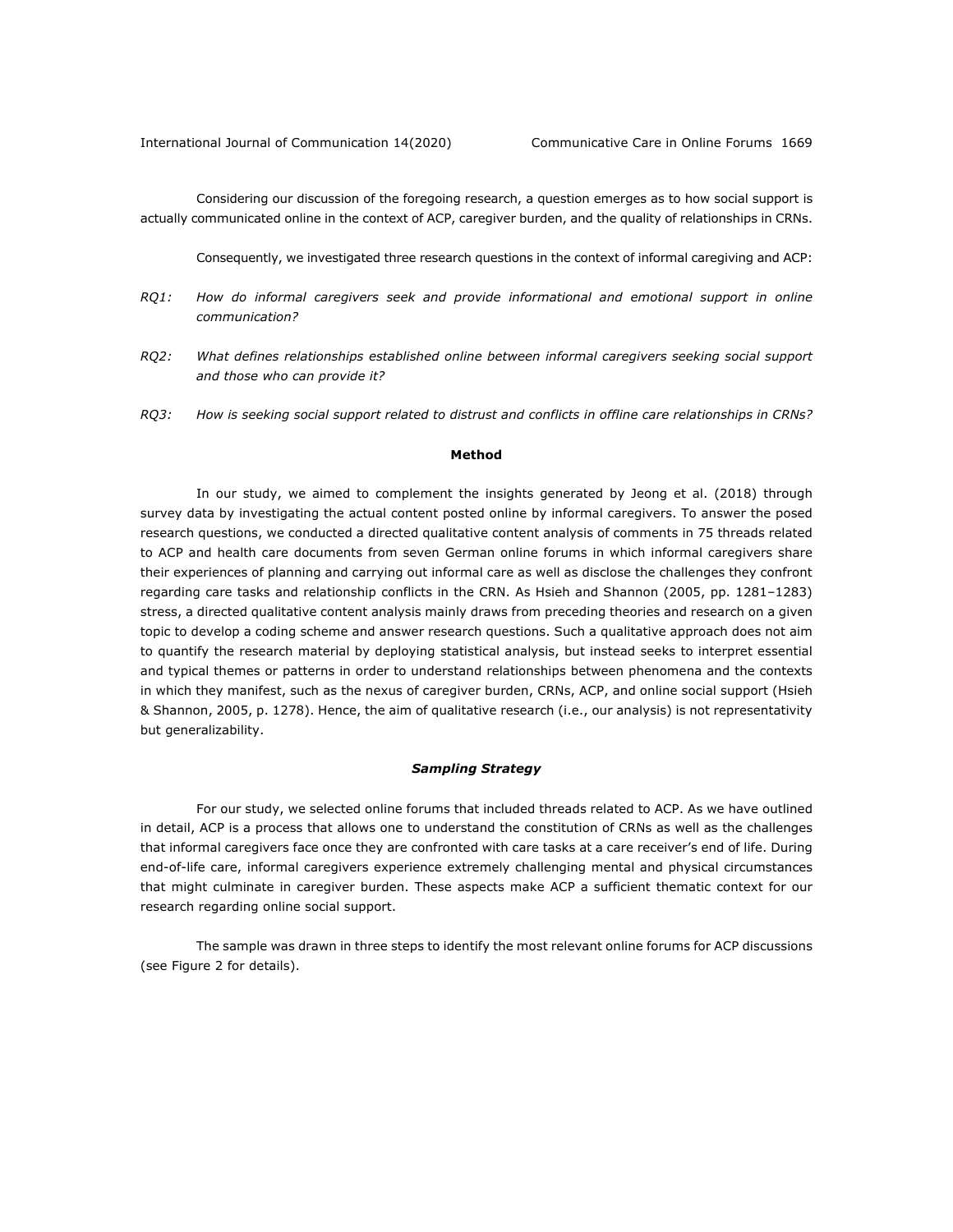#### 1670 Menke, Wagner, and Kinnebrock International Journal of Communication 14(2020)

| Step 1: Forums                                                                                                            | Step 2: Threads                                                                                                                                      | Step 3: Comments                                                                                                                                                      |
|---------------------------------------------------------------------------------------------------------------------------|------------------------------------------------------------------------------------------------------------------------------------------------------|-----------------------------------------------------------------------------------------------------------------------------------------------------------------------|
| Search engine search terms<br>(in German): "Advance<br>Directive" OR "Health Care<br>Proxy" + "Forum."                    | Forums were searched with<br>the search terms (in<br>German): "Advance<br>Directive" OR "Health Care<br>Proxy"                                       | Only ACP-related comments<br>were included.<br>The comments included at<br>least one of the following                                                                 |
| Selection of the forums<br>aimed at maximal thematic<br>diversity on first three results<br>pages.                        | ACP-related topics are<br>mentioned either in the<br>headline, the initial post, or<br>the first responding comment<br>(see criteria in the comments | topics: advance directives,<br>health care proxies, care tasks<br>and responsibilities, or care-<br>related behavior of<br>professional or<br>nonprofessional actors. |
| Minimum requirement for<br>selection was that the search<br>terms could be found in at<br>least three threads in a forum. | column).<br>The thread included at least<br>three ACP-related comments.                                                                              | <b>Sample of comments:</b><br>$(1)$ 104 comments                                                                                                                      |
| Sample of 7 forums                                                                                                        |                                                                                                                                                      | $(2)$ 155 comments                                                                                                                                                    |
| (1) krebs-kompass.org<br>Cancer/health-oriented                                                                           | The most substantial threads<br>were selected (max. 12).                                                                                             | $(3)$ 192 comments<br>$(4)$ 136 comments                                                                                                                              |
| (2) hilferuf.de<br>Health topics/health-oriented                                                                          | Threads in the sample range<br>from 2003 to $2017$ .                                                                                                 | $(5)$ 55 comments<br>$(6)$ 124 comments                                                                                                                               |
| (3) finanzfrage.net<br>Financial/legally oriented                                                                         | Sample of threads                                                                                                                                    | $(7)$ 298 comments<br>Total: 1,064 comments                                                                                                                           |
| (4) onmeda.de<br>Health topics/health-oriented                                                                            | $(1)$ 10 threads                                                                                                                                     |                                                                                                                                                                       |
|                                                                                                                           | $(2)$ 12 threads                                                                                                                                     |                                                                                                                                                                       |
| (5) forum-betreuung.de<br>Health proxy/legally oriented                                                                   | $(3)$ 11 threads                                                                                                                                     |                                                                                                                                                                       |
|                                                                                                                           | $(4)$ 12 threads                                                                                                                                     |                                                                                                                                                                       |
| $(6)$ gutefrage.net<br>Everyday/multi-thematic                                                                            | $(5)$ 10 threads                                                                                                                                     |                                                                                                                                                                       |
|                                                                                                                           | $(6)$ 10 threads                                                                                                                                     |                                                                                                                                                                       |
| (7) chefkoch.de<br>Cooking/multi-topical                                                                                  | $(7)$ 10 threads                                                                                                                                     |                                                                                                                                                                       |
|                                                                                                                           | Total: 75 threads                                                                                                                                    |                                                                                                                                                                       |

*Figure 2. Three-step sampling process. ACP = advance care planning.*

In the first step, Google was used to search for *advance directive* OR *health care proxy* AND *forum*. This strategy was chosen because research has shown that 77% of those who search for health-related issues online start by using a search engine (Fox & Duggan, 2013, p. 3). The seven selected forums were chosen from the first three results pages and with the aim of maximum diversity, as the search revealed that discussions of ACP are not restricted to health-oriented forums alone (e.g., forums on cooking, finances, and daily life issues also include ACP-related discussions). This indicates that as a topic, ACP emerges in communities in which members feel comfortable sharing their thoughts and experiences, regardless of the original topical focus of the forum. The chosen forums are hosted by advertising- and service-based forum providers. Whereas "krebs-kompass," "forum-betreuung," or "hilferuf" mainly offer forum functions using a reduced, outdated design and are not listed in official user statistics, "gutefrage" and "finanzfrage" belong to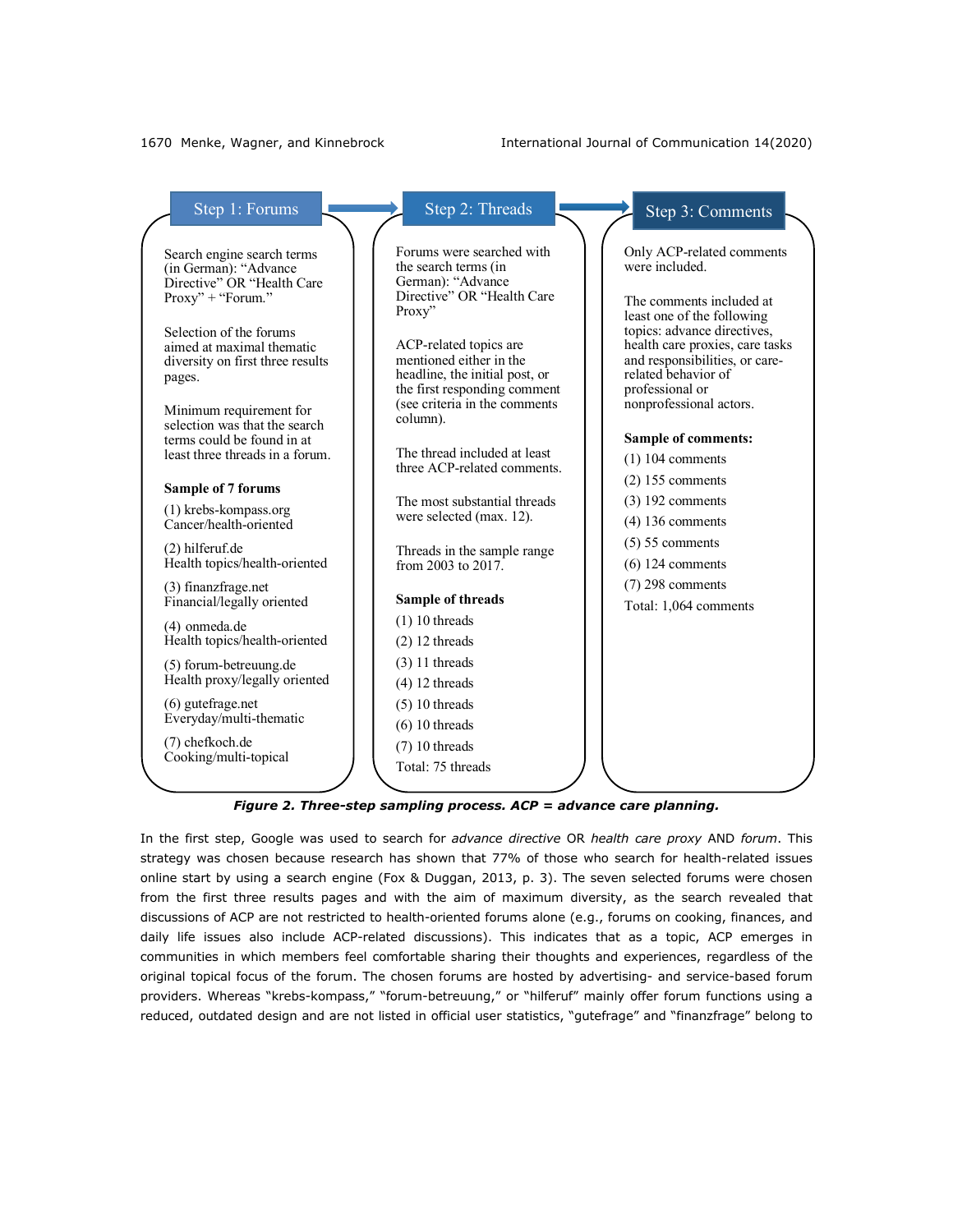the same domain (47 million visits in November 2019) and include several subforums provided by a professional company in a modern fashion. "Onmeda" (8.9 million visits in November 2019) and "chefkoch" (89 million visits in November 2019) are also quite popular, and they additionally provide service content; in the case of "onmeda," articles on health topics and expert opinions are included, and "chefkoch" offers recipes, articles, and videos (Informationsgemeinschaft zur Feststellung der Verbreitung von Werbeträgern, 2019).

Once the forums were chosen, another search for the topics *advance directive* OR *health care proxy* was conducted to identify the 10 to 12 most relevant and interactive threads in terms of topical fit and number of responses. To be included, the initial post or first reply had to mention at least one of the following topics: advance directives, health care proxies, care tasks and responsibilities, or the care-related behavior of professional or nonprofessional actors. The same selection criteria were applied to other comments posted in the thread. Following this procedure, the sample included the seven most relevant forums in terms of the search results ranking, topical fit, the extent of user interactivity, and the depth of the comments. The final sample comprised 75 threads from 2003 to 2017, with a total of 1,064 comments. We translated comments cited in the analysis from German to English.

#### *Coding Scheme and Coding Process*

The coding scheme was developed deductively from the theory and was complemented by inductive codes drawn from the material (Hsieh & Shannon, 2005). The material was subjected to coding to identify themes and patterns in the comments concerning descriptions of CRNs, caregiver burden, and informational as well as emotional support. According to Fan et al. (2014), online communication is discursive, subjective, and experiential. Thus, the discursive dynamics among comments were considered, as they create the relationality and reciprocity necessary for social support. Four main categories drawn from the theory, extended by further subcategories drawn from both the theory and the material, guided the analysis:

#### *1. CRN*

Following Beach et al. (2006), care relationships are based on respecting the personhood of participants, their reciprocal influence on each other, and the emotional quality of relationships as anchored in beliefs about their moral value. Should conflicts arise and trust be replaced by distrust, then the ability of the CRN to support participants might be adversely affected (Carnevale & Wechsler, 1992; Romer & Hammes, 2004). To capture the state of a CRN from the perspective of forum members, we coded the category CRN whenever individuals outlined the constellation of their CRN in their communication. The descriptions' subcategories included (1.1) the actors, (1.2) their care roles, their (1.3) potential or (1.4) limitation to offer social support, and the quality of the care relationship, that is, if it was represented as (1.5) harmonious or (1.6) conflictual.

#### *2. Caregiver Burden*

As discussed in the literature review, caregiver burden is experienced when care is mentally and physically challenging and subsequently affects one's health (Adelman et al., 2014; Bastawrous, 2013; Carretero et al., 2009)**.** When individuals disclosed burdensome experiences resulting from their roles as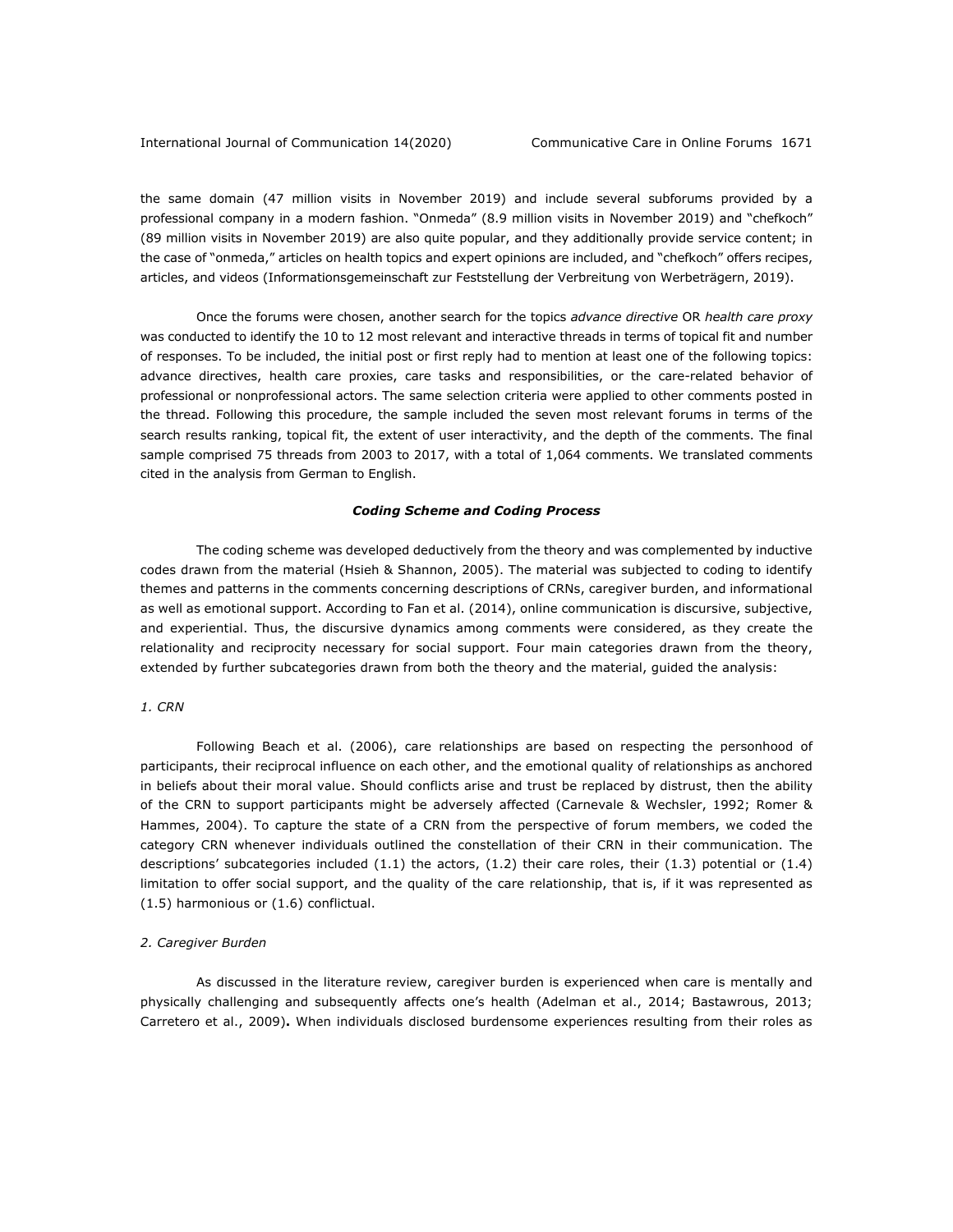informal caregivers, this was coded as caregiver burden. This entailed subcategories with (2.1) descriptions of situations and (2.2) conflicts experienced as stressful and demanding, as well as the explicit mentioning of (2.3) mental or (2.4) physical health issues related to informal caregiving, and (2.5) confusion or anxiety about care tasks.

#### *3. Informational Support*

Informational support is based on experiential knowledge gained through personal care experiences that empower an individual to facilitate problem solving by providing useful, relevant information (Beck et al., 2017; Taylor, 2011; White & Dorman, 2001). Hence, this category was coded when forum members responded to each other with information they had gathered from their informal care work. The subcategories included different types of experiential knowledge, such as (3.1) advice about where to find further help or (3.2) specific medical or (3.3) legal information. Furthermore, advice on (3.4) how to practically deal with difficult health care situations and care tasks was coded as a subcategory.

#### *4. Emotional Support*

Emotional support is less about practical problem solving and more about being empathic and providing both comfort and confidence (Beck et al., 2017; Cutrona & Suhr, 1992; White & Dorman, 2001). Emotional support was coded when members reacted with empathy by communicating concern for another person's situation and emotional well-being. The category also included subcategories regarding (4.1) the efforts to provide comfort and encouragement to another person to help them cope with their emotional distress. Emotional support also entailed (4.2) stressing the shared care relationship and (4.3) the value of supporting each other.

To ensure the quality of coding in qualitative content analysis, we cannot rely on reliability tests usually conducted in quantitative research because the codes are not used to translate text into numerals, but rather to structure the material for abstraction and subsequent interpretation. Therefore, the quality of coding is determined by the trustworthiness of the data organization. As suggested by Elo et al. (2014), we used the following procedure to ensure trustworthiness: The material was coded by one researcher, after which a second researcher reviewed "the whole analysis process and categorization" (p. 5) and then resolved divergent coding choices and conflicting interpretations with the first researcher. Hence, the analysis was based on finding common ground in terms of coding and interpretation.

The coding followed a three-step process. First, each coder read the material to obtain an overview of the themes in the posts. Then, using the QDA software *f4analyse*, the main categories drawn from the literature were coded. Simultaneously, subcategories were introduced when new themes emerged in the material that the literature did not include beforehand. After this step, the two coders compared their sets of categories, discussed their divergent choices and interpretations, and subsequently combined their categories into one final coding scheme. Finally, the material was coded once more with the abovementioned coding scheme.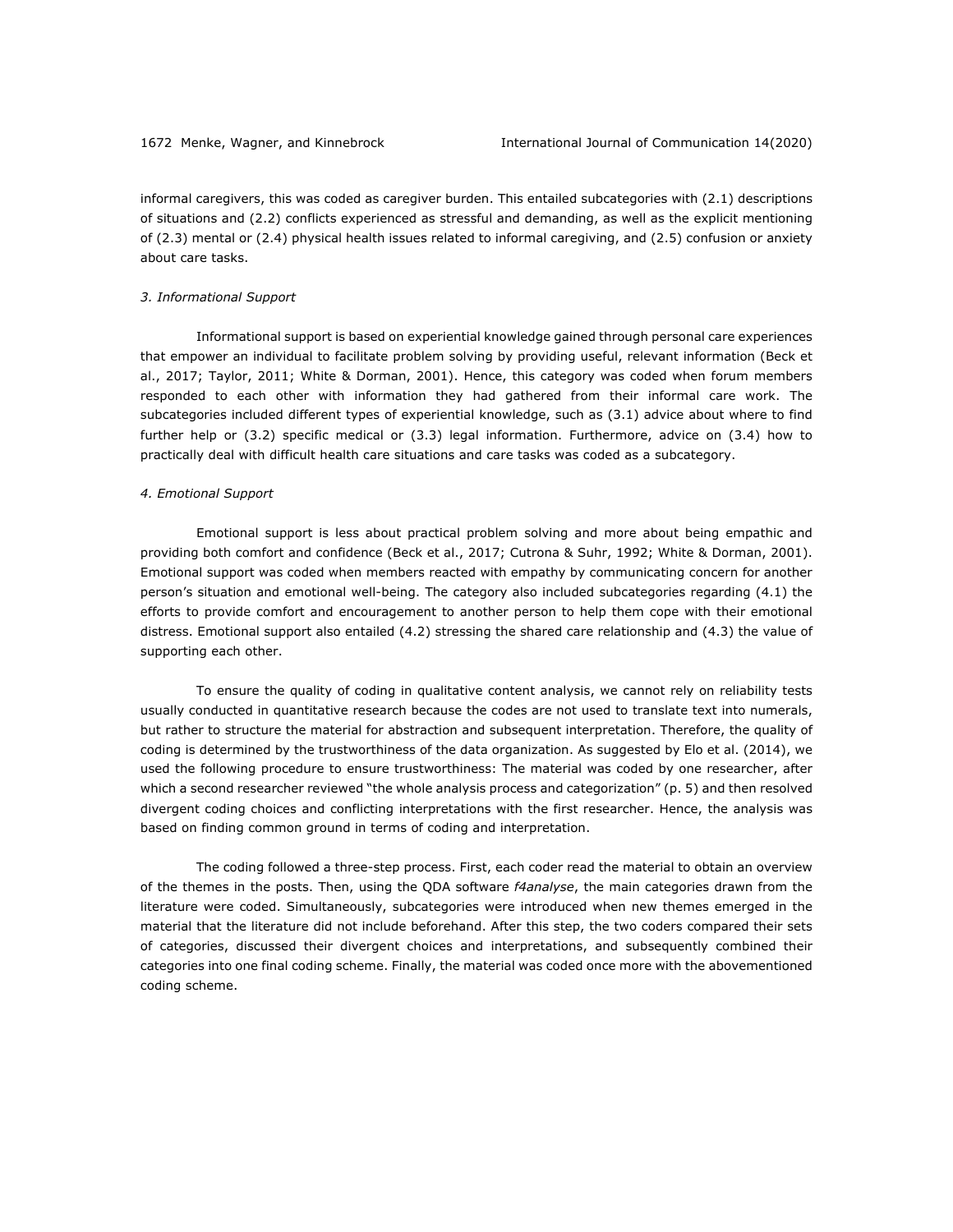# **Results**

#### *Theme 1: Caregiver Burden Is Not a Precondition to Seek Informational Support*

Seeking social support does not necessarily originate from caregiver burden. In our analysis, informal caregivers often searched only for information about ACP in the process of organizing documents for their loved ones who were not (yet) in need of comprehensive care. Even though informal caregivers may find this phase difficult and confusing to some extent, it does not seem to cause caregiver burden, as described in the literature; hence, these posts did not mention stress or exhaustion. Instead, the communication indicated that the informal caregivers were not yet familiar with the topic and started threads with numerous questions about basic aspects about which they were anxious, such as where to find documents, how to formulate one's will, and who to talk to about the medical or legal aspects of ACP:

Which health care proxies and directives should my mother prepare? She is terminally ill with intestinal cancer. What would you recommend? Did you use pre-printed forms or did you ask an attorney for advice? I also read that an advance directive has to be handwritten. Is it true? Did you get it certified by a notary? (krebs-kompass.de, 2007)

In these cases, the community was often addressed to confirm or disprove superficial knowledge based on the members' experiential knowledge. Most important, emotional support was not provided in these threads because the questions were information-oriented and little emotional distress was shared. These members were in the phase of anticipation and were not yet affected by caregiver burden; thus, there was little need for emotional support.

#### *Theme 2: Caregiver Burden Especially Motivates Emotional Support Seeking*

The situation changes when informal caregivers experienced circumstances that demanded more mental and physical resources from them. In this scenario, relatives, partners, and friends of the patient not only seek informational, but also emotional support online. A typical case is that of a member who explained that her father was in an artificial coma and it was unclear who he intended to be his proxy. Due to insufficient ACP, the family had to decide who should become the proxy because, otherwise, a professional proxy would be assigned. She turned to the community for advice and emotional support:

My family assumes that I will become the proxy. On one hand, I want the best for my dad and I do not want to abandon him. On the other hand, I do not really think I am capable to do it. My head is spinning. Does anyone of you have experiences with being a proxy? (hilferuf.de, 2016)

The responses that followed conveyed concern, but were also encouraging. They addressed both the problems outlined and the emotional burden of the member searching for social support: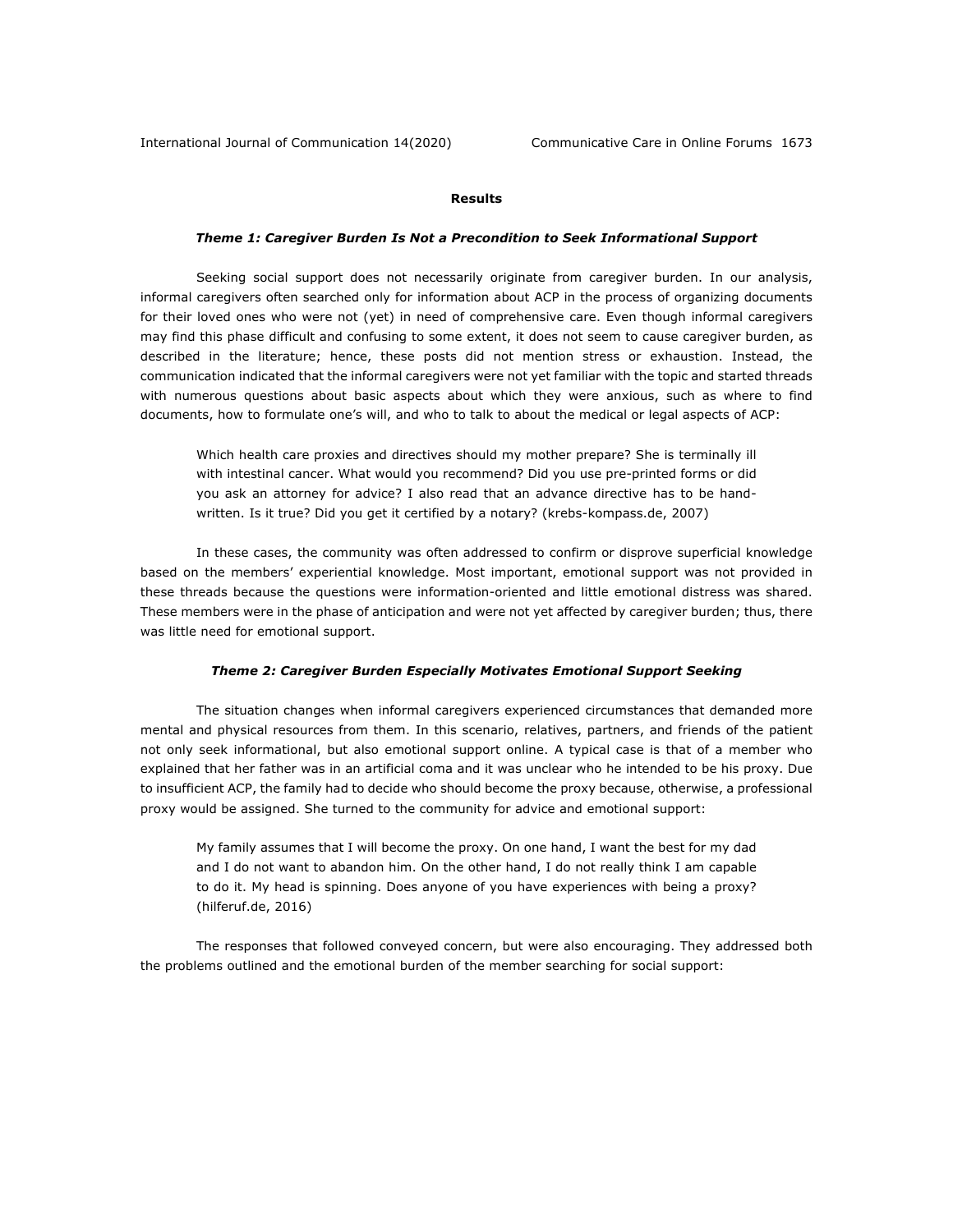It is understandable that you are overwhelmed by this situation. That being the case, you should take good care of yourself and not let others pressure you into something that you can't handle. (hilferuf.de, 2016)

The communication between the members underlines the element of empowerment aimed at enabling informal caregivers to solve the situation. As this example illustrates, former informal caregivers address the danger of caregiver burden, warning others to be mindful of their own health and limits.

#### *Theme 3: Experiential Knowledge Is Key to Empathy, Trust, and Social Support*

Many comments show two things in particular: Social support based on experiential knowledge is considered authentic and creates familiarity and that emotional support, in particular, strengthens the bond between the support provider and the receiver:

Thank you again for your comment, I actually was in tears. It seems you know exactly what you are writing about.

Reply: It was not my intention to make you cry because there are plenty of reasons to cry in such a situation. Yes, I know exactly what I am talking about and I wanted to encourage you. Please take good care of yourself in the times ahead. (onmedia.de, 2008)

In such cases, the usual pattern is that others try to share their experiential knowledge of similar conflicts in CRNs to help informal caregivers cope with the emotionally demanding circumstances. This was usually done in a very encouraging and friendly tone, and in return, the receiver expressed gratefulness. Thus, care relationships were established in which some members became regularly addressed providers of social support:

Hello and thank you for your support. It is really nice of you to care so much about us. This makes me really happy.

Reply: I am also very happy that you replied to me. I enjoy writing to you because from what I have seen it is not easy for you. All the best for both of you, it is great how you are holding up. (krebskompass.de, 2011)

Much appreciation was shown in the conversations, particularly for those who engaged in conversations even though they were no longer in need of social support themselves: "Thank you that after all you are still active in the forum" (onmedia.de, 2015) or "I would like to really thank all of you. Your answers helped me and my mother a lot! I knew that I could rely on you!" (chefkoch.de, 2010). Typically, those who gave such advice had been informal caregivers in the past. They had already been active in CRNs, know about the challenges, and feel obliged to support others going through similar experiences. They provide the communities' stock of knowledge, which enables them to not only give emotional support but also to help with information gained during firsthand experiences with ACP and informal care.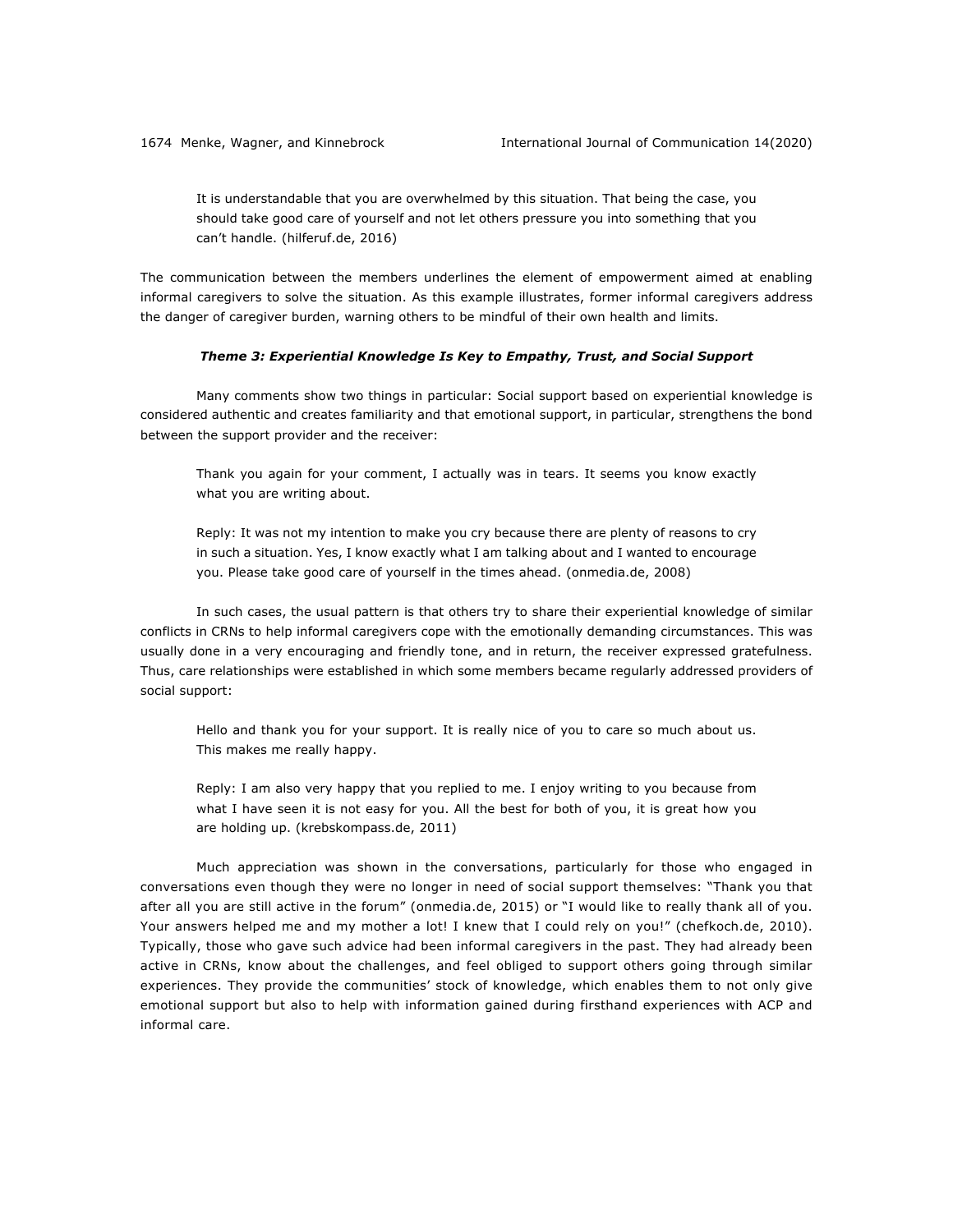# *Theme 4: Distrust and Conflicts in CRNs Motivate Seeking Social Support Online*

Negative experiences during caregiving and distrust in care relationships often motivated informal caregivers to seek social support outside their offline CRN. Many mentioned negative experiences with relatives or other CRN members:

Everybody only wanted the best for him—unfortunately, everybody thought they knew dad better than the others. And my mother had yet another opinion about it. There was a lot of potential for disputes that could have been prevented or at least minimized with advance care. (chefkoch.de, 2011)

Comments like this one stress how ACP is not only about the patient's will but also about preventing conflict in CRNs by anticipating responsibilities and decision making beforehand. If a CRN lacks such a basis, the likelihood of conflict increases and subsequently limits the potential for social support among affected relatives and friends. Instead of reducing caregiver burden through social support within the CRN, conflicts aggravate the situation:

When my mother got ill with breast cancer the first time in the late 90s I asked her if she had thought about a power of attorney or a living will. I was misunderstood and accused back then. My sister even accused me of legacy hunting. . . . Then cancer came back in 2007. Again, nothing happened. Even when it was clear that my mother was going to die, my sister did not support me. (krebskompass.de, 2010)

In many comments, the members described conflicts in CRNs that they could not resolve by themselves and subsequently shared them online to seek social support.

#### *Theme 5: Distrust Goes Beyond Personal Care Relationships*

The excerpts of often lengthy and detailed stories we just quoted show that those informal caregivers either did not trust their relatives with decision making or, even more profound, distrusted their character and integrity. Such descriptions of negative experiences indicate that unsolved conflicts create distrust in the existing offline care relationships, leading to a burdensome situation that threatens CRN cohesion. In the online community, informal caregivers asked for help to either restore trust in impaired offline care relationships or to cope with a situation they had not been able to solve cooperatively in the CRN.

However, conflict and distrust in CRNs are not limited to relatives and friends, but also include professional actors as representatives of health care or legal institutions. In some cases, a general distrust of, and vigorous skepticism about, certain institutions becomes evident:

Sickness is an economic factor—it (has become) a business! And when somebody wants to do business he will try to follow certain goals. If an advance directive is an obstacle to these goals, what do you think will happen? (krebskompass.de, 2009)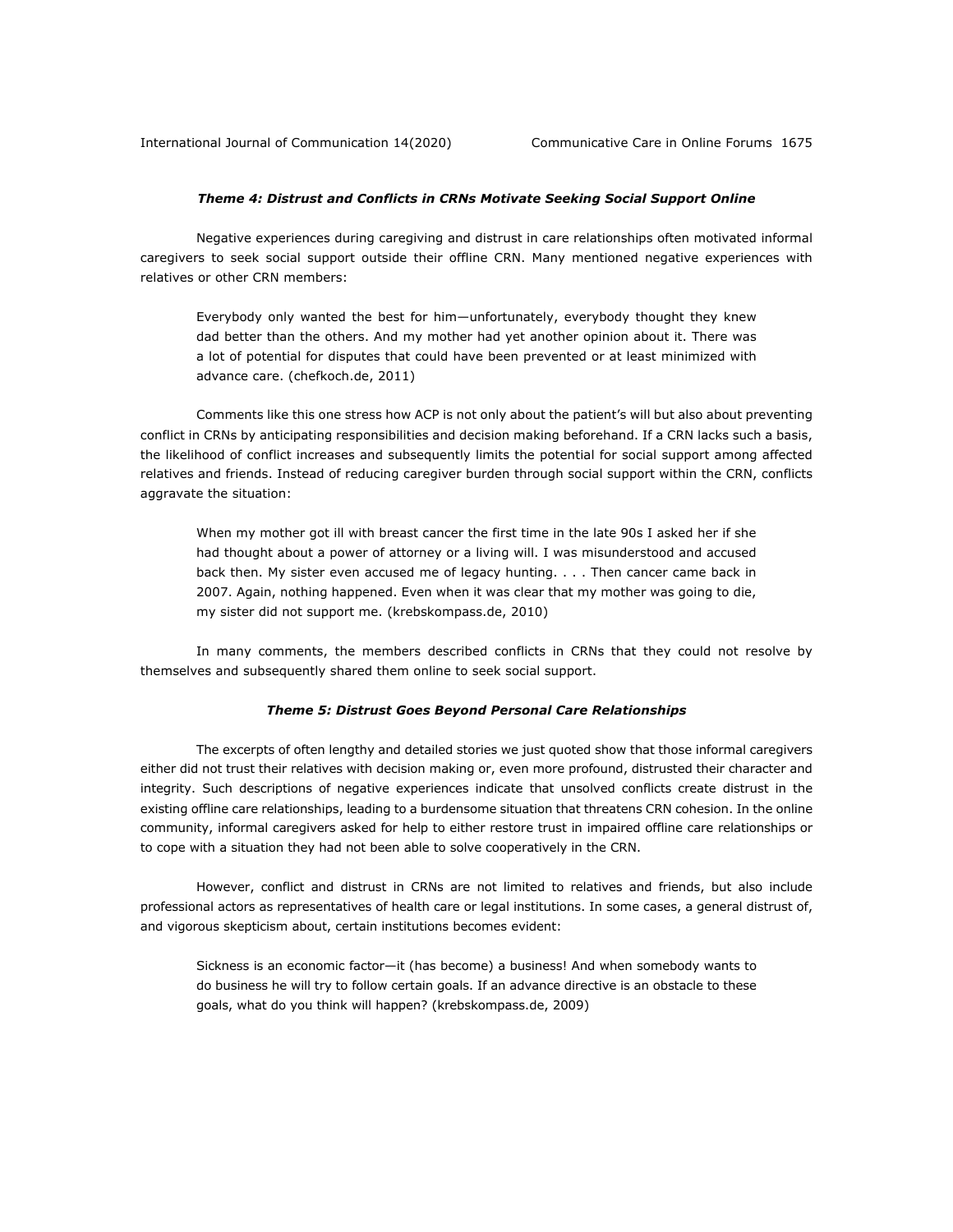Institutional distrust seems to translate into care relationships in CRNs, particularly fostering prejudices about the intentions of physicians and legally appointed proxies. It was assumed that both try to benefit financially from patients, placing their own interests first, and therefore cannot be trusted: "What is interesting is that doctors don't even try to save your life but first and foremost want to fill their own pockets" (hilferuf.de, 2014). Such comments seem to reflect fears that not only result from firsthand personal experiences, but also from public debates about health care scandals. Criticism in the comments sometimes referred to media coverage used as evidence for the appropriateness of distrust:

A health care proxy is worth nothing these days, as I have seen in several TV programs about care and nursing homes. . . . I was shocked because elderlies were put into nursing homes against their own or their relatives' will. (chefkoch.de, 2011)

Nevertheless, the informal caregivers who distrusted relatives, friends, or professionals from certain institutions also argued that health care proxies and advance directives can be considered a way to protect loved ones from CRN actors who are not perceived as trustworthy: "It is not only about trust but about a strong will and the strength to assert oneself against doctors, nursing homes and public authorities" (gutefrage.net, 2011). This contradicts what ACP is originally supposed to achieve, which is collaborative and continuous communication among patients, informal caregivers, and professionals to support each other in the best possible way. Consequently, a number of members challenged such negative or even false accounts by stressing the integrity of the majority of health care and legal professionals.

Conclusively, the analysis shows that a lack of trust in care relationships, actors, and institutions motivated informal caregivers to extend their CRNs online to seek social support from members in online communities they consider more reliable and trustworthy.

## **Discussion**

Informal caregiving is a challenging task, and one that will become increasingly important in the following decades. Without denying the existence of joyful moments, the overall experience is often immensely burdensome. Further substantiating the research of Jeong et al. (2018), our study indicates that caregiver burden motivates individuals to seek mediated social support. However, Jeong et al. focused more on information seeking and forwarding behavior and less on the individuals seeking emotional support, a dimension that was central to our study. However, regarding information seeking, we found that informal caregivers followed a rather rational and practical approach to problem solving as described by Kim and Grunig (2011). Confronted with uncertainty about how to proceed with ACP and advance directives, informal caregivers often turned to online forums to obtain the information needed to solve their problems (i.e., who to contact, where to find forms, and how to complete them). Our approach was limited to online forums, which consequently prevented us from knowing whether the information posted on the forums was implemented in CRNs at some point.

In our study, however, the informal caregivers described rather intimate relationships with their loved ones in the comments they made in their CRNs. Hence, emotional distress and (dis)trust in relationships were far more prominent topics than they were in the study by Jeong et al. (2018). In line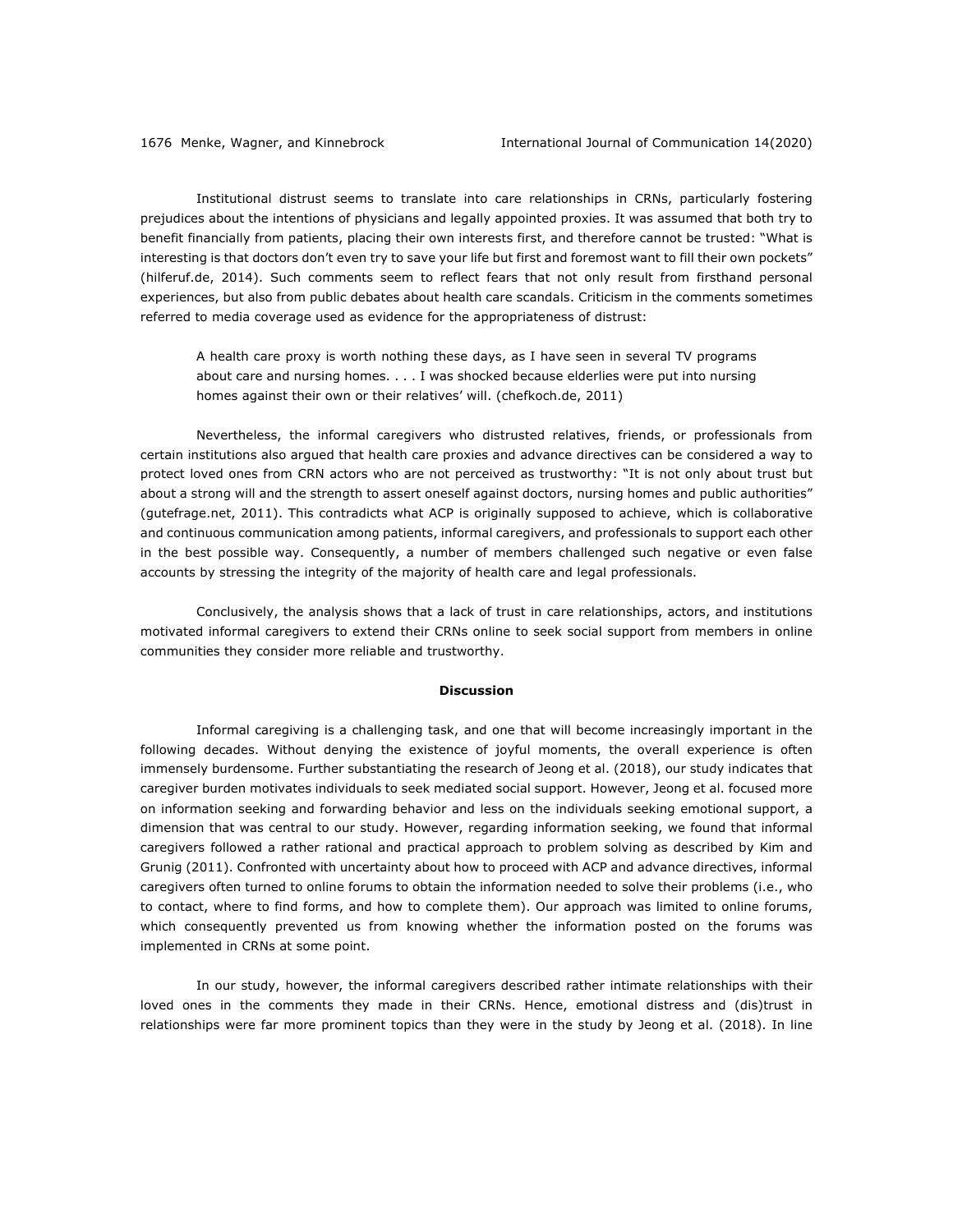with the findings of Penning and Wu (2016), comments made by informal caregivers demonstrated that their emotional involvement especially amplified their feelings of distress and their experience of caregiver burden, which in turn fostered the need for emotional support. The value of their online relationships seemed to be particularly important, mostly based on the status of some members as "experiential experts," as Tanis (2008, p. 699) calls them. Based on their experiential knowledge, (former) informal caregivers provided social support that current caregivers perceived as coming "from the right person" (Taylor, 2011, p. 194), thereby cultivating empathy, familiarity, and trust (Fan et al., 2014, pp. 539–540), all of which represent important preconditions for the acceptance and efficiency of both informational and emotional support (Cohen & Syme, 1985).

It was only due to the discursive nature of online forums, as described by Fan et al. (2014), that such valued relationships could be built. The reciprocal communication in which members engaged allowed them to express gratitude for the social support they received. These expressions conveyed subjective experiences of improvement concerning caregiver burden. Based on our analysis, this sense of improvement can be attributed to aspects outlined by Taylor (2011) and Fan et al. (2014), such as a reduction in feelings of distress facilitated by the communicative sharing of past and present caregiver burden as well as experiences of empowerment in handling such burden after receiving social support. The results demonstrate that informal caregivers seem to experience health benefits from online social support similar to those experienced by patients with specific (mental) illnesses that have thus far constituted the epicenter of attention in health communication research (e.g., Braithwaite et al., 1999; Tanis, 2008; White & Dorman, 2001).

Regarding different patterns as expressed in the forums, we were only able to identify dissimilarities with respect to how members sough information: The more specific the forum's thematic scope, the more specific the questions asked. Questions about financial issues were more prevalent in the "finanzfrage" forum, and inquiries about cancer were predominant in the "krebs-forum." However, the ways in which emotional support was given after informal caregivers shared their burden were similar, expressing empathy and trust. Turning to such forums appears to constitute a productive alternative for coping with caregiver burden when informal caregivers are not comfortable with disclosing their situation to health professionals (Ramirez et al., 1998); that said, these forums certainly should not replace the guidance, instruction, and counsel of trained health professionals.

In our analysis, we demonstrated that one reason for seeking social support online and not from health professionals or close social circles is rooted in deficits in existing CRNs. Negative experiences of conflict, a lack of successful communication, and distrust in relatives and friends as well as in health care professionals, as described by Abelson et al. (2009), Hall et al. (2001), and Beach et al. (2006), are common reasons why informal caregivers turn to online forums. When the care relationships between certain CRN actors are impaired, informal caregivers would rather share their burden with trusted peers. However, in some cases, the social support received online seemed to have helped informal caregivers repair their offline relationships and find solutions to conflicts.

In combination with their friendly and empathic tone, online communities often evoke a level of trust that permits members to transcend informational support and receive emotional support, subsequently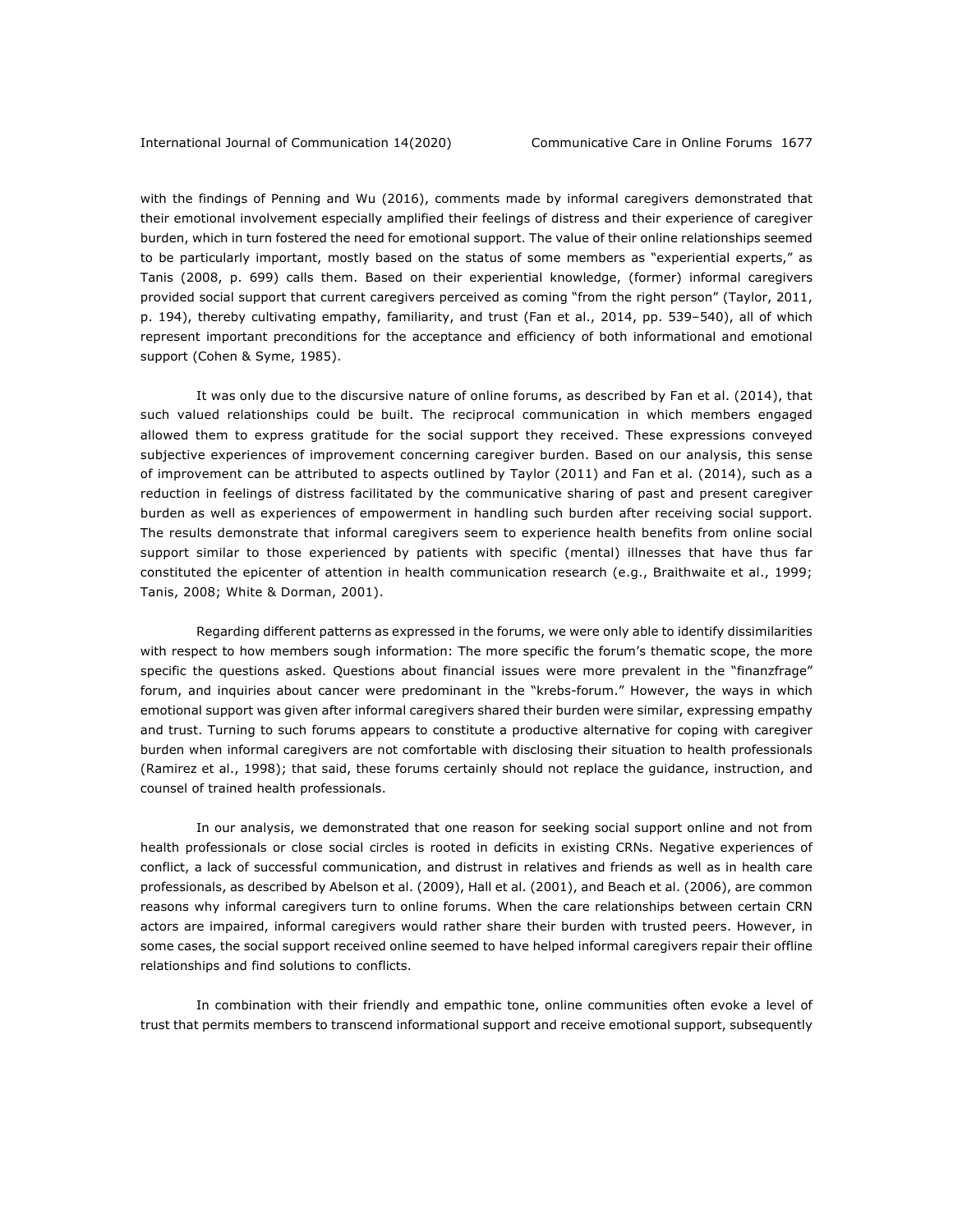enacting what we conclusively coin *communicative care*. With this term, we stress that informal caregivers not only provide care but, due to caregiver burden, require care. Compared with the patient for whom they care, informal caregivers require communicative care, not medical care, to cope with the responsibilities and challenges they face in their role.

At the same time, this realization highlights an important limitation of our study: Via our qualitative content analysis, we were able to answer our research questions about how informal caregivers seek and provide social support online, what defines their online relationships, and how these factors are related to their offline CRNs by investigating their actual communications. And yet, considering that informal caregivers typically communicate in anonymous media environments, we were unable to determine who they were in terms of their socioeconomic status, gender, or other demographic and personal characteristics. To connect our insights from the communicative content with the individuals providing informal care, it is imperative to conduct further research.

## **Conclusion**

Our findings demonstrate, using the example of ACP and end-of-life care, that informal care is not an individual but rather a social task of caregiving. Consequently, it must be conceptualized and investigated with approaches sensitive to the importance of networked care relationships. Doing so permits a shift in attention to the informational and emotional needs of all involved actors in a CRN instead of limiting the focus solely on the medical needs of the patient. The presented study sheds light on actors whose significance for care might not be evident at first glance; yet, these actors are experiencing challenging circumstances in which they rely on communicative care, either in their CRN or online. Therefore, the results highlight the benefits of online social support for these actors, while emphasizing the significance of establishing online care relationships as a substantial augmentation of CRNs.

#### **References**

- Abelson, J., Miller, F. A., & Giacomini, M. (2009). What does it mean to trust a health system? *Health Policy*, *91*(1), 63–70. doi:10.1016/j.healthpol.2008.11.006
- Adelman, R. D., Tmanova, L. L., Delgado, D., Dion, S., & Lachs, M. S. (2014). Caregiver burden: A clinical review. *JAMA*, *311*(10), 1052–1060. doi:10.1001/jama.2014.304
- Alpert, J. M., & Womble, F. E. (2015). Coping as a caregiver for an elderly family member. *Health Communication*, *30*(7), 714–721. doi:10.1080/10410236.2013.879560
- Bastawrous, M. (2013). Caregiver burden? A critical discussion. *International Journal of Nursing Studies*, *50*(3), 431–441. doi:10.1016/j.ijnurstu.2012.10.005
- Bauer, J. M., & Sousa-Poza, A. (2015). Impacts of informal caregiving on caregiver employment, health, and family. *Journal of Population Ageing*, *8*(3), 113–145. doi:10.1007/s12062-015-9116-0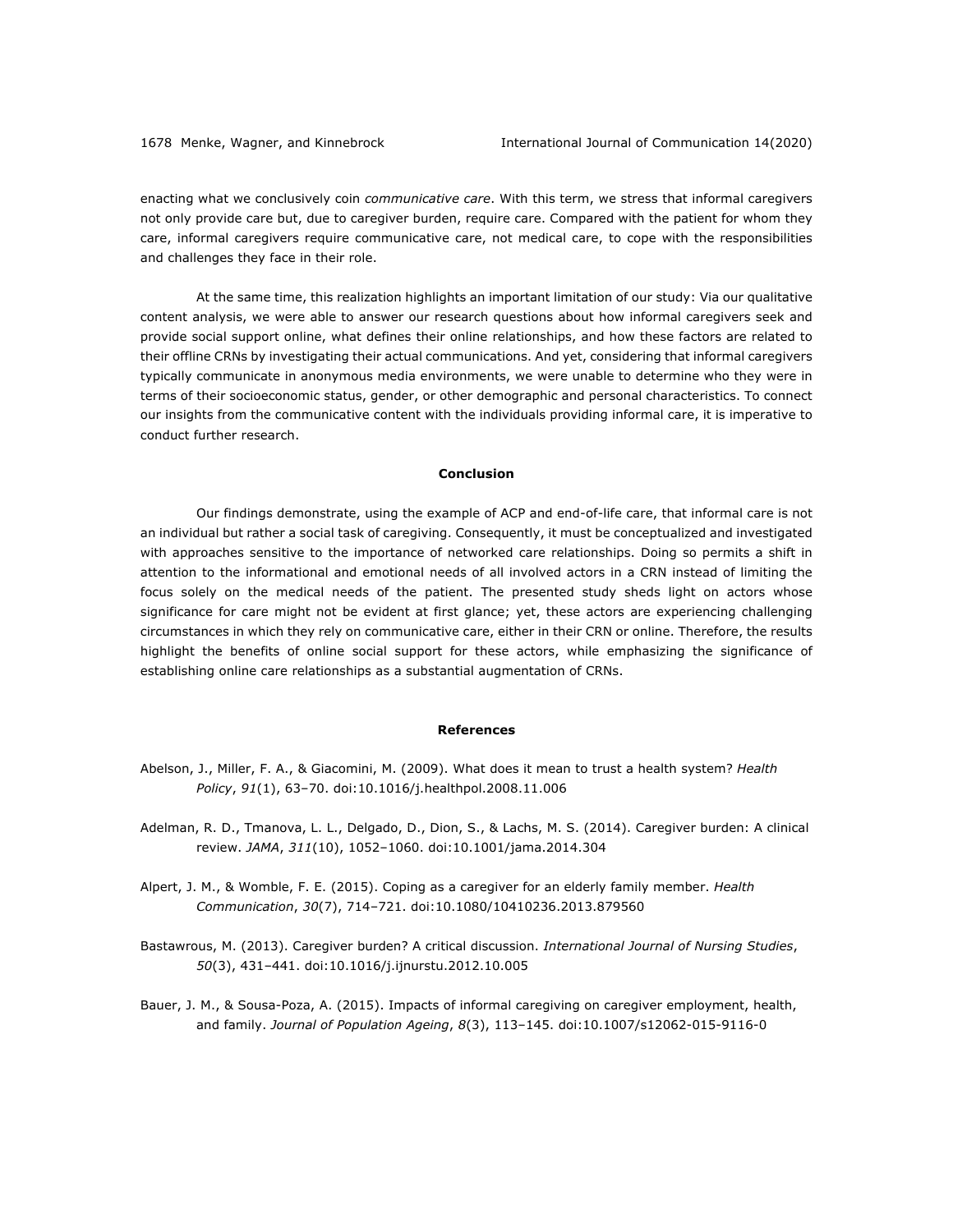- Beach, M. C., Inui, T., & the Relationship-Centered Care Research Network. (2006). Relationship-centered care: A constructive reframing. *Journal of General Internal Medicine*, *21*(Suppl. 1), S3–S8. doi:10.1111/j.1525-1497.2006.00302.x
- Beck, S. J., Paskewitz, E. A., Anderson, W. A., Bourdeaux, R., & Currie-Mueller, J. (2017). The task and relational dimensions of online social support. *Health Communication*, *32*(3), 347–355. doi:10.1080/10410236.2016.1138383
- Braithwaite, D. O., Waldron, V. R., & Finn, J. (1999). Communication of social support in computermediated groups for people with disabilities. *Health Communication*, *11*(2), 123–151. doi:10.1207/s15327027hc1102\_2
- Brauer, K. (2017). Final decisions for the final crisis: Hopes and hypes regarding the advance directive in Germany. In M. Schweda, L. Pfaller, K. Brauer, F. Adloff, & S. Schicktanz (Eds.), *Planning later life: Bioethics and public health in ageing societies* (1st ed., pp. 1–15). London, UK: Routledge. doi:10.4324/9781315600772
- Broese van Groenou, M. I., & De Boer, A. (2016). Providing informal care in a changing society. *European Journal of Ageing*, *13*(3), 271–279. doi:10.1007/s10433-016-0370-7
- Carnevale, D. G., & Wechsler, B. (1992). Trust in the public sector: Individual and organizational determinants. *Administration & Society*, *23*(4), 471–494. doi:10.1177/009539979202300404
- Carretero, S., Garcés, J., Ródenas, F., & Sanjosé, V. (2009). The informal caregiver's burden of dependent people: Theory and empirical review. *Archives of Gerontology and Geriatrics*, *49*(1), 74–79. doi:10.1016/j.archger.2008.05.004
- Cohen, S., & Syme, S. L. (Eds.). (1985). *Social support and health*. Orlando, FL: Academic Press.
- Colombo, F., Llena-Nozal, A., Mercier, J., & Tjadens, F. (2011). *Help wanted?: Providing and paying for long-term care*. Paris, France: OECD Publishing. doi:10.1787/9789264097759-en
- Conrad, P. (2005). The shifting engines of medicalization. *Journal of Health and Social Behavior*, *46*(1), 3–14. doi:10.1177/002214650504600102
- Cutrona, C. E., & Suhr, J. A. (1992). Controllability of stressful events and satisfaction with spouse support behaviors. *Communication Research*, *19*(2), 154–174. doi:10.1177/009365092019002002
- Deutscher Hospiz- und PalliativVerband e.V. (2017). Sterben in Deutschland—Wissen und Einstellungen zum Sterben [Dying in Germany—Knowledge and attitudes regarding dying]. Retrieved from https://www.dhpv.de/service\_forschung\_detail/items/bevoelkerungsbefragung-sterben-indeutschland-wissen-und-einstellungen-zum-sterben-2017.html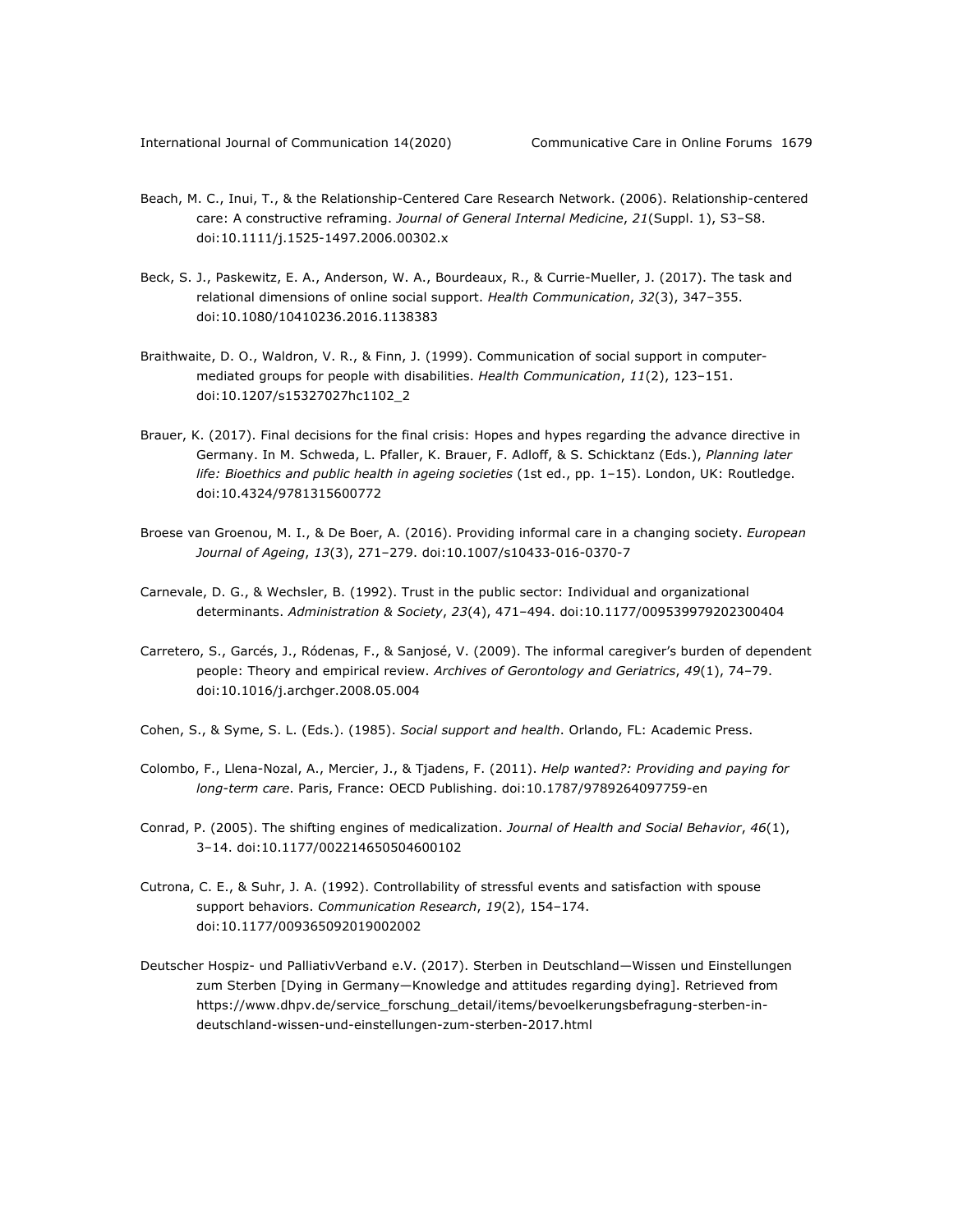- Doull, M., O'Connor, A. M., Welch, V., Tugwell, P., & Wells, G. A. (2017). Peer support strategies for improving the health and well-being of individuals with chronic diseases. *Cochrane Database of Systematic Reviews*. doi:10.1002/14651858.CD005352.pub2
- Elo, S., Kääriäinen, M., Kanste, O., Pölkki, T., Utriainen, K., & Kyngäs, H. (2014). Qualitative content analysis: A focus on trustworthiness. *SAGE Open*, *4*(1), 2158244014522633. doi:10.1177/2158244014522633
- Eurofamcare Consortium. (2006). Services for supporting family carers of older dependent people in Europe: Characteristics, coverage and usage. The Trans-European survey report. Retrieved from https://www.uke.de/extern/eurofamcare/documents/deliverables/teusure\_web\_080215.pdf
- Fan, H., Lederman, R., Smith, S. P., & Shanton, C. (2014). How trust is formed in online health communities: A process perspective. *Communications of the Association for Information Systems*, *34*(1), 531–560.
- Fox, S., & Duggan, M. (2013). *Health online 2013*. Retrieved from https://www.pewresearch.org/internet/2013/01/15/health-online-2013/
- Gilson, L. (2006). Trust in health care: Theoretical perspectives and research needs. *Journal of Health Organization and Management*, *20*(5), 359–375. doi:10.1108/14777260610701768
- Gottlieb, B. H., & Bergen, A. E. (2010). Social support concepts and measures. *Journal of Psychosomatic Research*, *69*(5), 511–520. doi:10.1016/j.jpsychores.2009.10.001
- Hall, M. A., Dugan, E., Zheng, B., & Mishra, A. K. (2001). Trust in physicians and medical institutions: What is it, can it be measured, and does it matter? *The Milbank Quarterly*, *79*(4), 613–639. doi:10.1111/1468-0009.00223
- Hayes, L., Hawthorne, G., Farhall, J., O'Hanlon, B., & Harvey, C. (2015). Quality of life and social isolation among caregivers of adults with schizophrenia: Policy and outcomes. *Community Mental Health Journal*, *51*(5), 591–597. doi:10.1007/s10597-015-9848-6
- Hiel, L., Beenackers, M. A., Renders, C. M., Robroek, S. J. W., Burdorf, A., & Croezen, S. (2015). Providing personal informal care to older European adults: Should we care about the caregivers' health? *Preventive Medicine*, *70*, 64–68. doi:10.1016/j.ypmed.2014.10.028
- Houben, C. H. M., Spruit, M. A., Groenen, M. T. J., Wouters, E. F. M., & Janssen, D. J. A. (2014). Efficacy of advance care planning: A systematic review and meta-analysis. *Journal of the American Medical Directors Association*, *15*(7), 477–489. doi:10.1016/j.jamda.2014.01.008
- Hsieh, H.-F., & Shannon, S. E. (2005). Three approaches to qualitative content analysis. *Qualitative Health Research*, *15*(9), 1277–1288. doi:10.1177/1049732305276687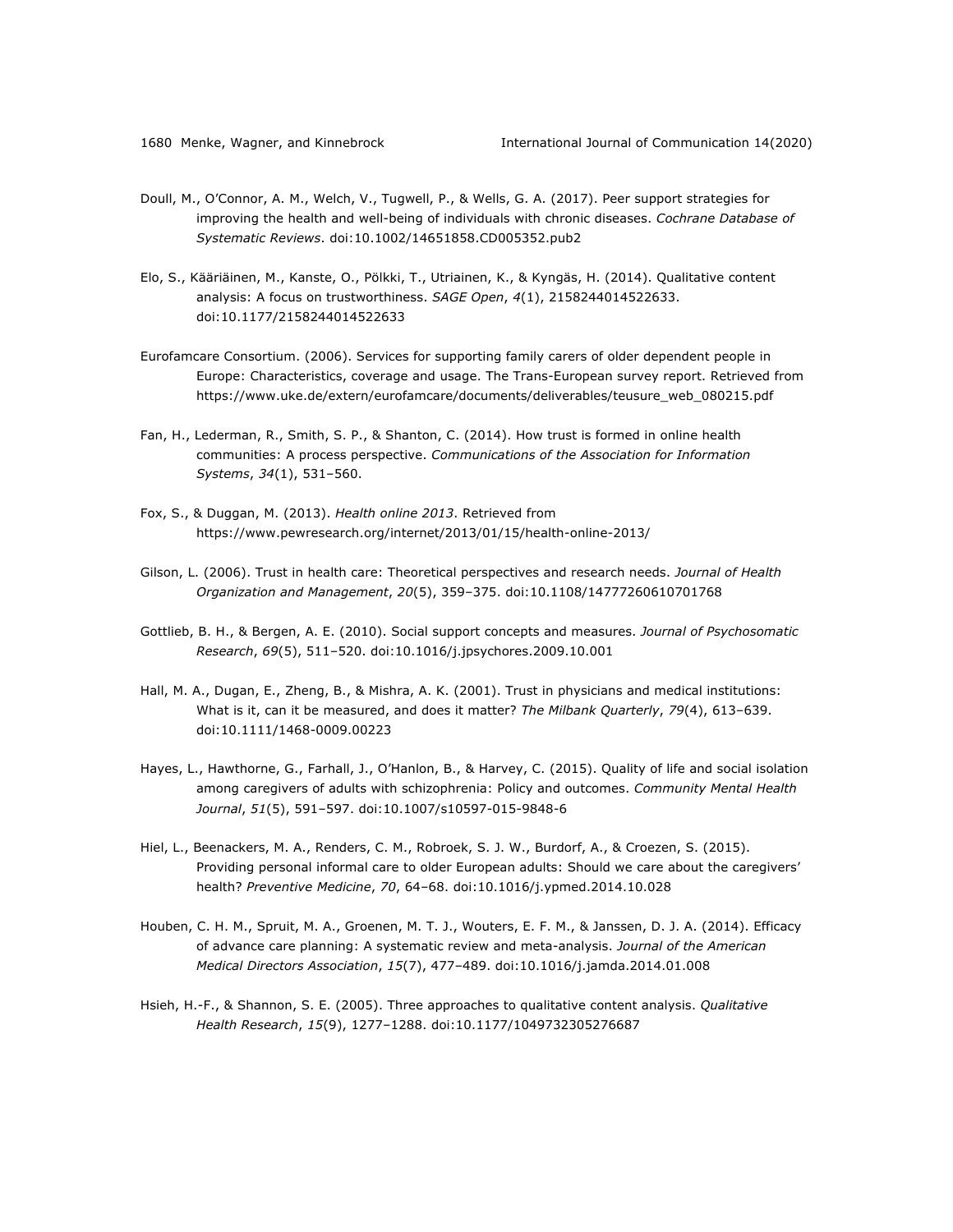- Informationsgemeinschaft zur Feststellung der Verbreitung von Werbeträgern. (2019). IVW Ausweisung Digital-Angebote [IVW report of digital services]. Retrieved from http://ausweisung.ivwonline.de/index.php
- Jeong, J.-S., Kim, Y., & Chon, M.-G. (2018). Who is caring for the caregiver? The role of cybercoping for dementia caregivers. *Health Communication*, *33*(1), 5–13. doi:10.1080/10410236.2016.1242030
- Kim, J.-N., & Grunig, J. E. (2011). Problem solving and communicative action: A situational theory of problem solving. *Journal of Communication*, *61*(1), 120–149. doi:10.1111/j.1460- 2466.2010.01529.x
- Marstedt, G. (2018). *Das Internet: Auch Ihr Ratgeber für Gesundheitsfragen?* [The Internet: Also your guide for health-related questions?]. Retrieved from https://www.bertelsmannstiftung.de/fileadmin/files/BSt/Publikationen/GrauePublikationen/VV\_Studie\_Das-Internet-auch-Ihr-Ratgeber\_Befragung.pdf
- Penning, M. J., & Wu, Z. (2016). Caregiver stress and mental health: Impact of caregiving relationship and gender. *The Gerontologist*, *56*(6), 1102–1113. doi:10.1093/geront/gnv038
- Ramirez, A., Addington-Hall, J., & Richards, M. (1998). ABC of palliative care: The carers. *BMJ*, *316*(7126), 208–211. doi:10.1136/bmj.316.7126.208
- Romer, A. L., & Hammes, B. J. (2004). Communication, trust, and making choices: Advance care planning four years on. *Journal of Palliative Medicine*, *7*(2), 335–340. doi:10.1089/109662104773709495
- Rowe, R., & Calnan, M. (2006). Trust relations in health care—The new agenda. *European Journal of Public Health*, *16*(1), 4–6. doi:10.1093/eurpub/ckl004
- Seale, C. (2003). Health and media: An overview. *Sociology of Health and Illness*, *25*(6), 513–531. doi:10.1111/1467-9566.t01-1-00356
- Simon, A. (2014). Historical review of advance directives. In P. Lack, N. Biller-Andorno, & S. Brauer (Eds.), *Advance directives* (pp. 3–16). Dordrecht, The Netherlands: Springer. doi:10.1007/978- 94-007-7377-6
- Sütterlin, S., Hoßmann, I., & Klingholz, R. (2011). *Demenz-Report: Wie sich die Regionen in Deutschland,*  Österreich und der Schweiz auf die Alterung der Gesellschaft [Dementia-report: How the regions in Germany, Austria, and Switzerland can prepare for aging societies]. Berlin, Germany: Berlin-Institut für Bevölkerung und Entwicklung.
- Tanis, M. (2008). Health-related on-line forums: What's the big attraction? *Journal of Health Communication*, *13*(7), 698–714. doi:10.1080/10810730802415316